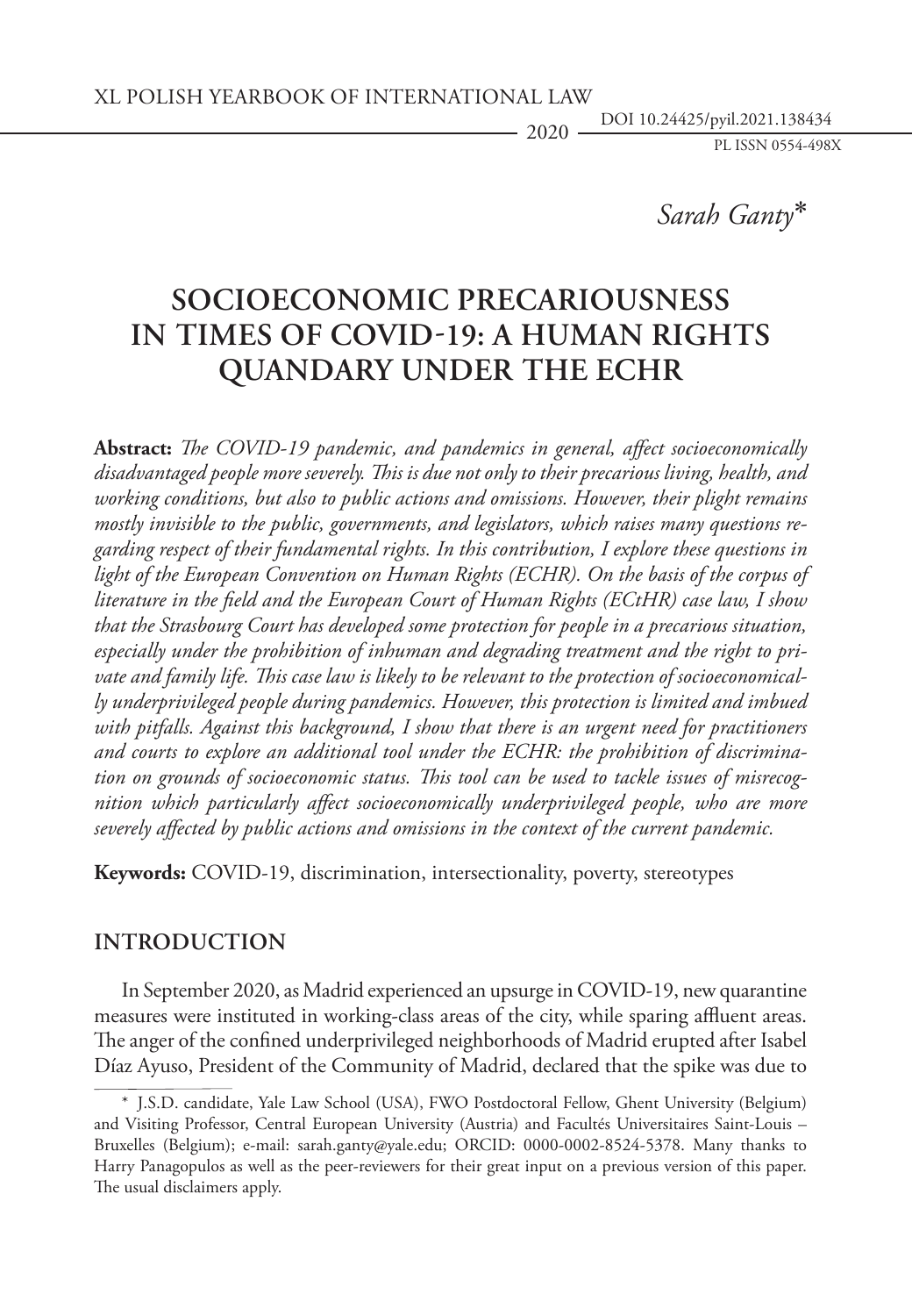the way of life of migrants, who mostly inhabited the areas under lockdown.<sup>1</sup> Many residents from these neighborhoods expressed their sense of injustice and incomprehension towards the treatment they received and the stigma they were subjected to.

This case is just one example among many of how COVID-19 affects socioeconomically disadvantaged people more severely, not only because of the measures taken by governments but also because of the precarious living conditions these people experience, concerning their health and working conditions, etc. Socioeconomically disadvantaged people usually come from particularly vulnerable groups: single parents, people working in the informal sectors, sex workers, homeless people, non-skilled or irregular migrants etc. Various endogenous and exogenous factors linked to structural causes explain why these people are particularly affected by the pandemic (1). However, their plights and precarious situations are barely taken into account by policy makers and legislators, which is evidenced in states' omissions and inappropriate actions in the context of the pandemic regarding categories of socioeconomically underprivileged or precarious people – mainly people living in poverty, but not exclusively. This situation raises many questions in terms of respect for fundamental rights – whether political, civil or socioeconomic – especially in light of the European Convention on Human Rights (Convention or ECHR).

In light of the situation in Europe, I argue that the body and doctrine of fundamental rights is able to respond in part to situations of latent precariousness linked to growing inequalities and exacerbated by the pandemic. Although the Convention's primary objective is not the protection of socioeconomic interests, the European Court of Human Rights (ECtHR) has already to a certain extent operationalised some civil and political rights in the protection of precarious people, including the prohibition of inhuman and degrading treatment and the right to private and family life. This case law is based on the so-called "free-standing rights" (2).<sup>2</sup> Nevertheless, it has its limits. In this regard I argue that Art. 14 of the Convention (to be invoked in combination with another right of the Convention), read to prohibit discrimination on grounds of socioeconomic situation, is an additional tool with the potential to help protect the rights of disadvantaged people during the current pandemic (3).

## **1. Precarious people are hit the hardest by the pandemic**

Socioeconomically disadvantaged people are the most affected by COVID-19: they are over-represented among people infected with the virus<sup>3</sup> as well as among people

<sup>1</sup> R. Minder, *In Madrid, Covid-19 Resurgence Divides Rich and Poor*, New York Times, 30 September 2020, available at:<https://nyti.ms/3qMacyf>(accessed 30 May 2021).

<sup>&</sup>lt;sup>2</sup> Meaning that they exist independently and do not have to be invoked in combination with another right of the Convention, as opposed to Art. 14 ECHR.

<sup>3</sup> *See generally* B. Burström, W. Tao, *Social Determinants of Health and Inequalities in COVID-19*, 30(4) European Journal of Public Health 617 (2020); J. Patel, *Poverty, Inequality and COVID-19: The Forgotten Vulnerable*, 183 Public Health 110 (2020), pp. 110–111.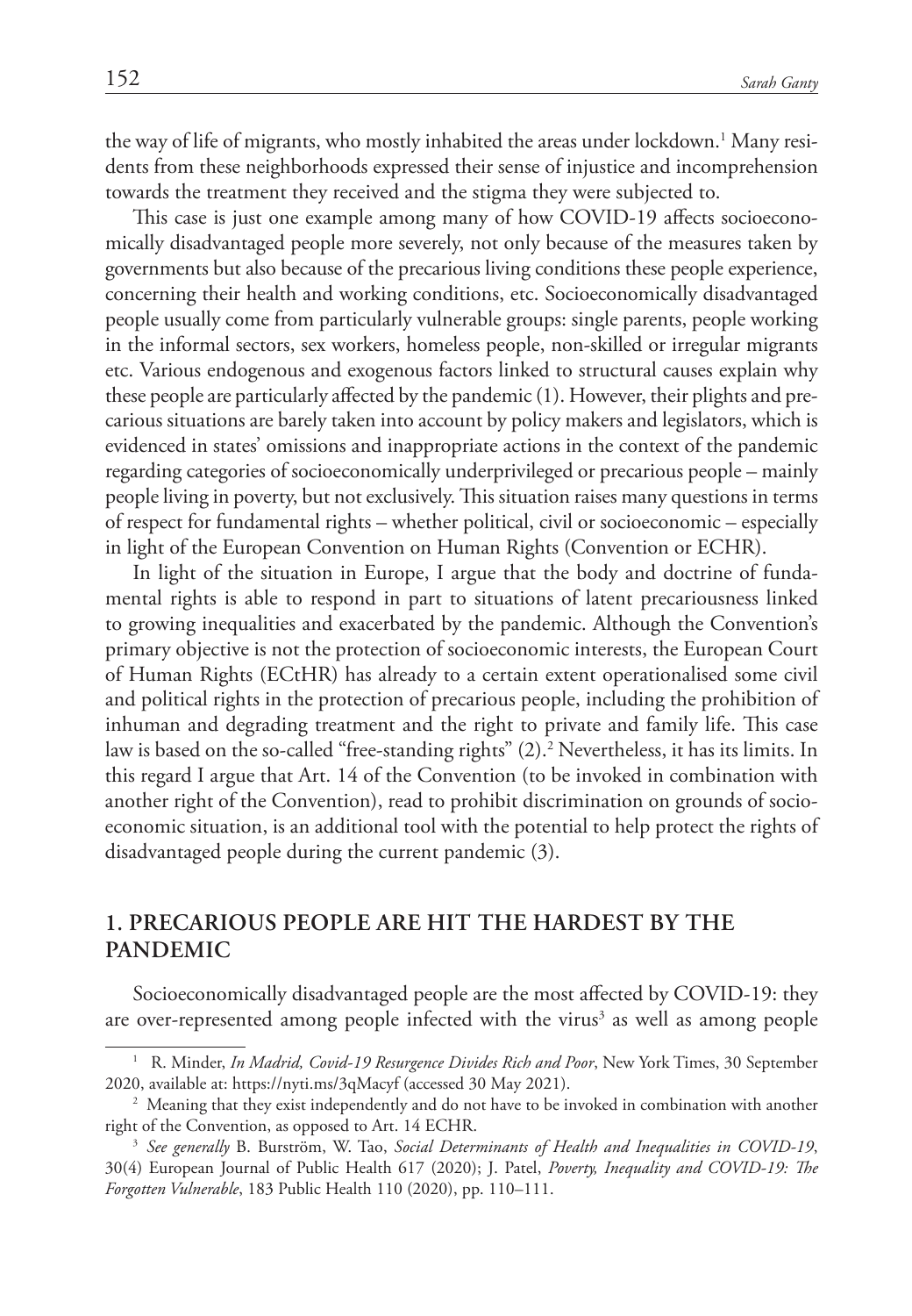who develop complications and die from it.<sup>4</sup> Several studies have shown the same phenomenon in the context of previous pandemics, such as the Spanish flu of 1918, which mainly affected the working classes, whether in India, Norway, or the United States.<sup>5</sup> It was no different with the H1N1 flu of 2009.<sup>6</sup> Various factors explain this and should be highlighted.

First, these people fall within the "at risk" groups because of their over-representation among people suffering from cardiovascular disease, diabetes, cancer and chronic diseases.7 It has been shown that the risks of serious illness and death during the COVID-19 pandemic are highest among people with poor health, inadequate nutrition, and suffering from chronic conditions.8 Second, the living conditions of disadvantaged people make them more vulnerable to the virus: they live in more densely populated areas, in particular in urban areas where, by definition, the virus is more likely to circulate. Furthermore, disadvantaged neighborhoods are more likely to contain overcrowded houses, smaller dwellings with little outdoor space, and less access to common green spaces  $-$  i.e. in an environment conducive to the spread of the virus.<sup>9</sup> Third, when employed these people are more exposed to the virus because of the nature of their work, especially in the service sector (mass distribution, cleaning, deliveries, care etc.). They are often found among key workers and are therefore forced to travel to work and use public transport, which implies additional exposure to the virus.<sup>10</sup> Fourth, even where healthcare is in principle available, these people have increased difficulty in accessing it, raising the problem of "non-take-up." The non-take-up phenomenon concerns situations where people have rights on paper but do not exercise them or benefit from them in practice, for a variety of reasons: administrative and practical obstacles, linguistic issues, stigma etc.<sup>11</sup> Moreover, this situation is part of a context

<sup>10</sup> *See generally* Bambra et al., *supra* note 4, pp. 964-948; K. Pouliakas, J. Branka, *EU Jobs at Highest Risk of Covid-19 Social Distancing: Is the pandemic Exacerbating the Labour Market Divide?* Cedefop Working Paper no. 1 (2020). *See also* L. Gamio, *The Workers Who Face the Greatest Coronavirus Risk*, New York Times, 15 March 2020, available at: <https://nyti.ms/3wk545F>(accessed 30 May 2021).

11 V. Hernanz et al., *Take-up of Welfare Benefits in OECD Countries: A Review of the Evidence*, OECD Social, Employment and Migration Working Papers no. 17 (2004); *See also* B. Baumberg, *The Stigma of Claiming Benefits: A Quantitative Study*, 45(2) Journal of Social Policy 181 (2016); M. Fuchs et al., *Falling through the Social Safety Net? Analysing Non‐take‐up of Minimum Income Benefit and Monetary Social Assistance in Austria*, 54 Social Policy Administration 827 (2020); S. Chareyron, P. Domingues,

<sup>4</sup> *See generally* R. Blundell, *COVID-19 and Inequalities*, 41(2) Fiscal Studies 311 (2020), pp. 311- 313; Cl. Bambra et al., *The COVID-19 Pandemic and Health Inequalities*, 74 Journal of Epidemiological Community Health 964 (2020); E. Sydenstricker, *The Incidence of Influenza among Persons of Different Economic Status during the Epidemic of 1918: Commentary*, 36(4) Public Health Reports 154 (1931).

<sup>5</sup> Bambra et al., *supra* note 4, pp. 964-948.

<sup>6</sup> *Ibidem.*

<sup>7</sup> *Ibidem;* Burström, Tao, *supra* note 3, pp. 617-618.

<sup>8</sup> *Ibidem.*

<sup>9</sup> *See generally* Bambra et al., *supra* note 4, pp. 964-948; M. Buheji et al., *The Extent of COVID-19 Pandemic Socioeconomic Impact on Global Poverty. A Global Integrative Multidisciplinary Review,* 10(4) American Journal of Economics 220 (2020).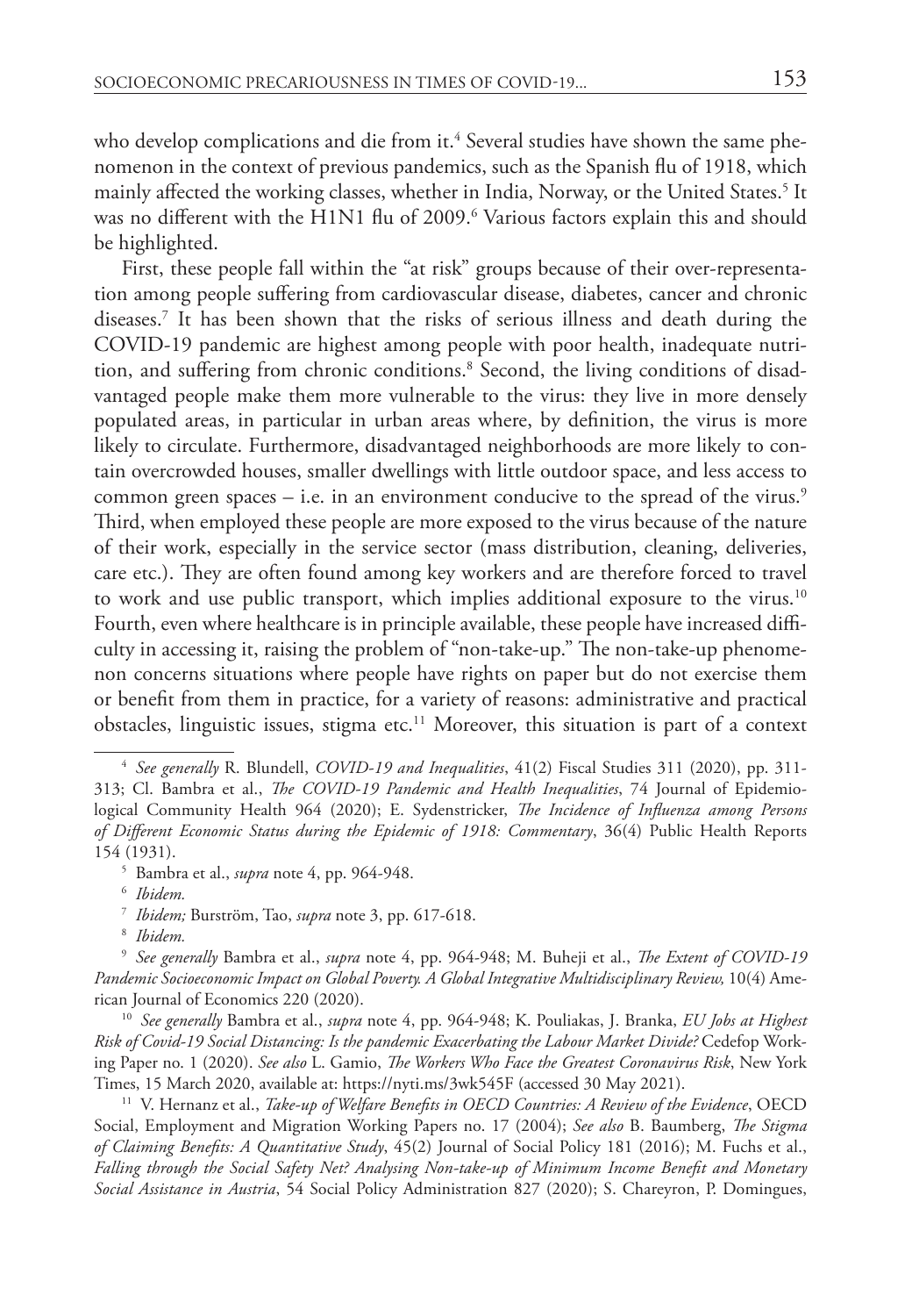wherein public health systems have deteriorated globally since the early 2000s, and even more since the financial crisis of 2008, as underlined in a recent report by the UN Rapporteur on extreme poverty and human rights.12 Fifth, workers who are undeclared or hired in the informal sectors – overrepresented among irregular migrants – are left without income and social protection. Sixth, the closure of schools involving temporary online teaching has obvious and significant consequences for the most precarious populations. The digital divide is a major obstacle for these people.13 Seventh, while lockdown measures have been difficult for the entire population at a global level, they have *de facto* hit more severely people who live in cramped, unsanitary, overcrowded housing without green space. They also have an important deterrent impact on people who find themselves in social and human situations of distress, such as women victims of domestic violence, single mothers,<sup>14</sup> or people with mental disorders.<sup>15</sup> Eighth, people in a precarious situation have also been subject to specific measures taken by public authorities, such as the lockdown measures in certain working-class neighborhoods in Madrid. They have also been particularly targeted by the police in comparison to the rest of the population, often in the context of non-compliance with lockdown measures, confirming the studies relating to "facial control" or "ethnic profiling"<sup>16</sup>, which reveal latent discrimination against people perceived as belonging to ethnic minorities, which in turn are over-represented among the poor.<sup>17</sup> In addition to the continued stigmatisation of these precarious populations, viewed from a socioeconomic perspective financial penalties are likely to further affect them, especially when

<sup>13</sup> *See* E. Beaunoyer et al., *COVID-19 and Digital Inequalities: Reciprocal Impacts and Mitigation Strategies* 111 Computer Human Behavior 1 (2020); M.M. Jæger, E.H. Blaabæk, *Inequality in Learning Opportunities during Covid-19: Evidence from Library Takeout*, 68 Research of Social Stratification and Mobility 1 (2020); Special Rapporteur on extreme poverty and human rights, *supra* note 12, para. 44.

<sup>14</sup> *E.g.* S. Hennette-Vauchez, *L'urgence (pas) pour tou(te)s*, La Revue des droits de l'homme 1 (2020).

<sup>15</sup> *E.g.* R. Armitage, L.B. Nellums*, The COVID-19 Response Must be Disability Inclusive,* 5 The Lancet 257 (2020); UN, *Preventing Discrimination against People with Disabilities in COVID-19 response*, 19 March 2020, available at:<https://news.un.org/en/story/2020/03/1059762>(accessed 30 May 2021).

<sup>16</sup> *E.g.* S. Body-Gendrot, *Police Marginality, Racial Logics and Discrimination in the Banlieues of France*, 33(4) Ethnic and Racial Studies 656 (2010); F. Jobard et al., *Mesurer les discriminations selon l'apparence: une analyse des contrôles d'identité à Paris*, 3(67) Population 423 (2012).

<sup>17</sup> For instance, an Amnesty International report showed that during the first wave of the pandemic, 10% of fines in France were imposed in Seine Saint Denis, the poorest department in *Ile de France*, where the majority of inhabitants originate from West or North Africa. This figure of 10% – three times higher than in the rest of the country – according to Amnesty International indicates that the department has been controlled disproportionately, not to mention the recurrent illegal use of force by the authorities in these neighborhoods. Amnesty International, *Policing the Pandemic Human Rights Violations in the Enforcement of COVID-19 Measures in Europe*, 24 June 2020, p. 5, available at: https://bit.ly/3hxDAUs (accessed 30 May 2021).

*Take-up of Social Assistance Benefits: The Case of the French Homeless*, 64(1) Review of Income Wealth 170 (2018).

<sup>&</sup>lt;sup>12</sup> Special Rapporteur on extreme poverty and human rights, *Looking Back to Look Ahead: A Rightsbased Approach to Social Protection in the Post-COVID-19 Economic Recovery*, United Nations, 2020, para. 53.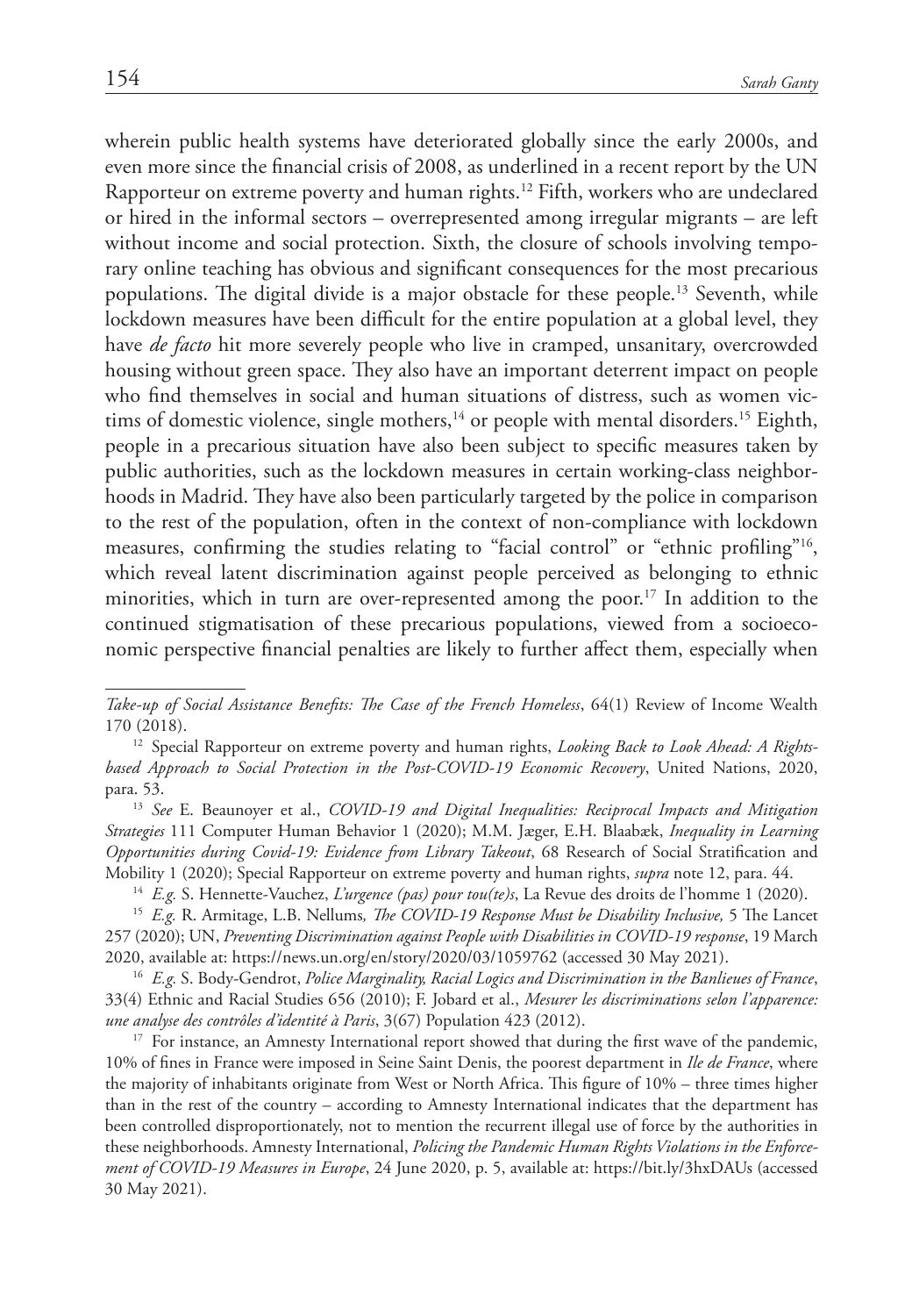fines reach exorbitant amounts, as they do in Switzerland or the United Kingdom (EUR 10,000).18

Even when protection measures toward these groups have been adopted they are far from sufficient, owing to the temporary nature of these programmes, the inadequacy of the grants and support payments provided, the failure to take into account the situation of people working in informal sectors or precarious employment (who represent 61.2% of the global workforce), the lack of measures to support irregular migrants or to tackle gender issues, etc.19 Moreover, the practical and administrative obstacles to effectively benefiting from these measures constitute a major problem, especially in the Member States of the European Union, where "many programs include conditions that are unsuitable for the realities of people living in poverty or in precarious employment."20 Indeed, "many schemes include conditions that are maladapted to the realities of people living in poverty or those in precarious employment." According to the Special Rapporteur on extreme poverty and human rights, "applications often include complex procedures and bureaucratic jargon, and are not provided in appropriate languages, despite evidence that these are key obstacles to people's ability to take up benefits."21

Finally, the vaccine appears to be of utmost importance to protect the aforementioned poor people mainly affected by the pandemic. However, poor people are among the sections of the population which are the least vaccinated,<sup>22</sup> not only because of practical and administrative obstacles<sup>23</sup> but also because of their higher vaccination hesitancy with respect to both the vaccine and even the health system, which is partly explained by their experiences of long-standing discrimination, as poor people usually belong to minorities and discriminated groups.<sup>24</sup> This is, for instance, the case of the Roma community in Hungary,<sup>25</sup> as well as black people in the UK<sup>26</sup> and the US<sup>27</sup> in the

<sup>24</sup> *E.g.* V. Gamble, *Under the Shadow of Tuskegee: African Americans and Health Care*, 87 American Journal of Public Health 1773 (1997).

<sup>25</sup> *See* M. Dunai, *Falling Like Flies: Hungary's Roma Community Pleads for COVID Help*, Reuters, 31 March 2021, available at: [https://www.reuters.com/article/us-health-coronavirus-hungary-roma-idUSKB](https://www.reuters.com/article/us-health-coronavirus-hungary-roma-idUSKBN2BN2R7) [N2BN2R7](https://www.reuters.com/article/us-health-coronavirus-hungary-roma-idUSKBN2BN2R7) (accessed 30 May 2021).

<sup>26</sup> *See* M. Razai et al., *Covid-19 Vaccine Hesitancy among Ethnic Minority Groups*, 372 British Medical Journal 513 (2021).

<sup>27</sup> *See* L. Bogart et al., *COVID-19 Related Medical Mistrust, Health Impacts, and Potential Vaccine Hesitancy Among Black Americans Living with HIV*, 86(2) Journal of Acquired Immune Deficiency Syndromes 200 (2021).

<sup>18</sup> *See e.g.*T. Helm, M. Savage, R. McKie, £10,000 *Fines Warning for Failing to Self-isolate as England Covid Infections Soar*,The Guardian, 19 September 2020, available at:<https://bit.ly/2TvjdQ9> (accessed 30 May 2021).

<sup>19</sup> Special Rapporteur on extreme poverty and human rights, *supra* note 12, para. 28.

<sup>20</sup> *Ibidem*, para. 28.

<sup>21</sup> *Ibidem*, para. 20.

<sup>22</sup> *E.g.* P. Peretti-Watel et al., *Attitudes toward Vaccination and the H1N1 Vaccine: Poor People's Unfounded Fears or Legitimate Concerns of the Elite?*, 109 Social Science Medicine 10 (2014).

<sup>23</sup> *See* D. Gruener, *Immunity Certificates: If We Must Have Them, We Must Do It Right*, COVID-19 Rapid Response Impact Initiative – White Paper 12 (2020); B. Dreyfus, *Les refus de soins opposés aux bénéficiaires de la CMU-C, de l'ACS et de l'AME*, 46(2) Regards 41 (2014).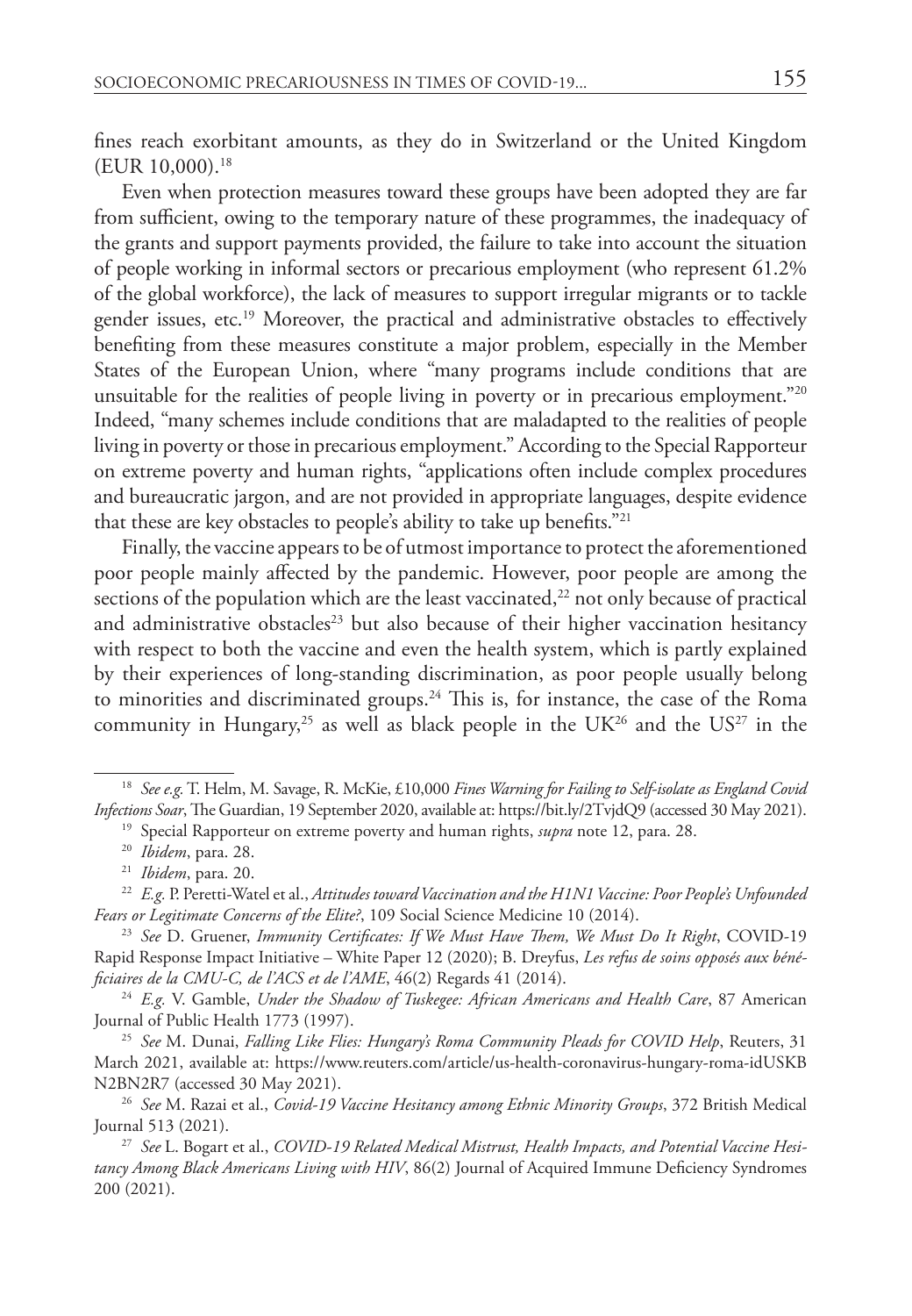context of COVID-19, confirming studies carried out previously according to which low-skilled and poor people tend to be less commonly vaccinated, although they are among the highest "at-risk" groups.<sup>28</sup> Against this background, as the COVID-19 vaccine rollout continues apace and hope slowly returns that we are on our way back to some sort of "normalcy," the aftermath pandemic measures have started being implemented. These include the preparation of vaccination certificates to enable people to travel and access services upon presentation of a certificate showing that its bearer has been vaccinated. This system of certificates is likely to exclude socioeconomically underprivileged people even more, as I have argued elsewhere.<sup>29</sup> Indeed, even if making a vaccination programme widely available is likely to protect the poor, the system of certificates itself is exclusionary: people who are not vaccinated – overrepresented among the poor – will not be able to benefit from such certificates and therefore be unable to access some essential services.<sup>30</sup>

# **2. The protection of socioeconomically underprivileged people through the free-standing rights of the ECHR:**  *tour d'horizon* **and limits**

The situation of precarious people affected by the pandemic for the aforementioned reasons raises important questions with regard to respect of their fundamental rights protected by the ECHR. Many of their rights have been weakened by the pandemic, whether this concerns the fines likely to be imposed on them or their non-take of their social benefits (right to property  $-$  Art. 1 of the Protocol 1); the difficulties in attending school at home (right to education – Art. 2 of the Protocol 1); the freedom of movement issues raised by the vaccination "passport" (Art. 2 of the Protocol 4); the exacerbation of the precariousness of their living conditions (right to private and family life – Art. 8); also linked to their poor health condition and their exposure to the virus (prohibition of inhuman and degrading treatment – Art. 3, and the right to live – Art. 2). Consequently the pandemic, which has particularly affected socioeconomically underprivileged people, seems to have dramatically weakened their rights protected by the ECHR.

<sup>28</sup> *See* E. Paul et al., *Attitudes towards Vaccines and Intention to Vaccinate against COVID-19: Implications for Public Health Communications*, The Lancet Regional Health – Europe 1 (2021); M. Schwarzinger et al., *COVID-19 Vaccine Hesitancy in a representative working-age population in France: A survey experiment based on vaccine characteristics*, 6 Lancet Public Health 210 (2021); A. Schoenfeld Walker, *Pandemic's Racial Disparities Persist in Vaccine Rollout*, New York Times, 5 March 2021, available at: https://nyti.ms/ 36gvCKm (accessed 30 May 2021).

<sup>29</sup> S. Ganty, *The Veil of the COVID-19 Vaccination Certificates: Ignorance of Poverty, Injustice Towards the Poor*, 12 European Journal of Risk Regulation 1 (2021).

<sup>30</sup> *Ibidem.*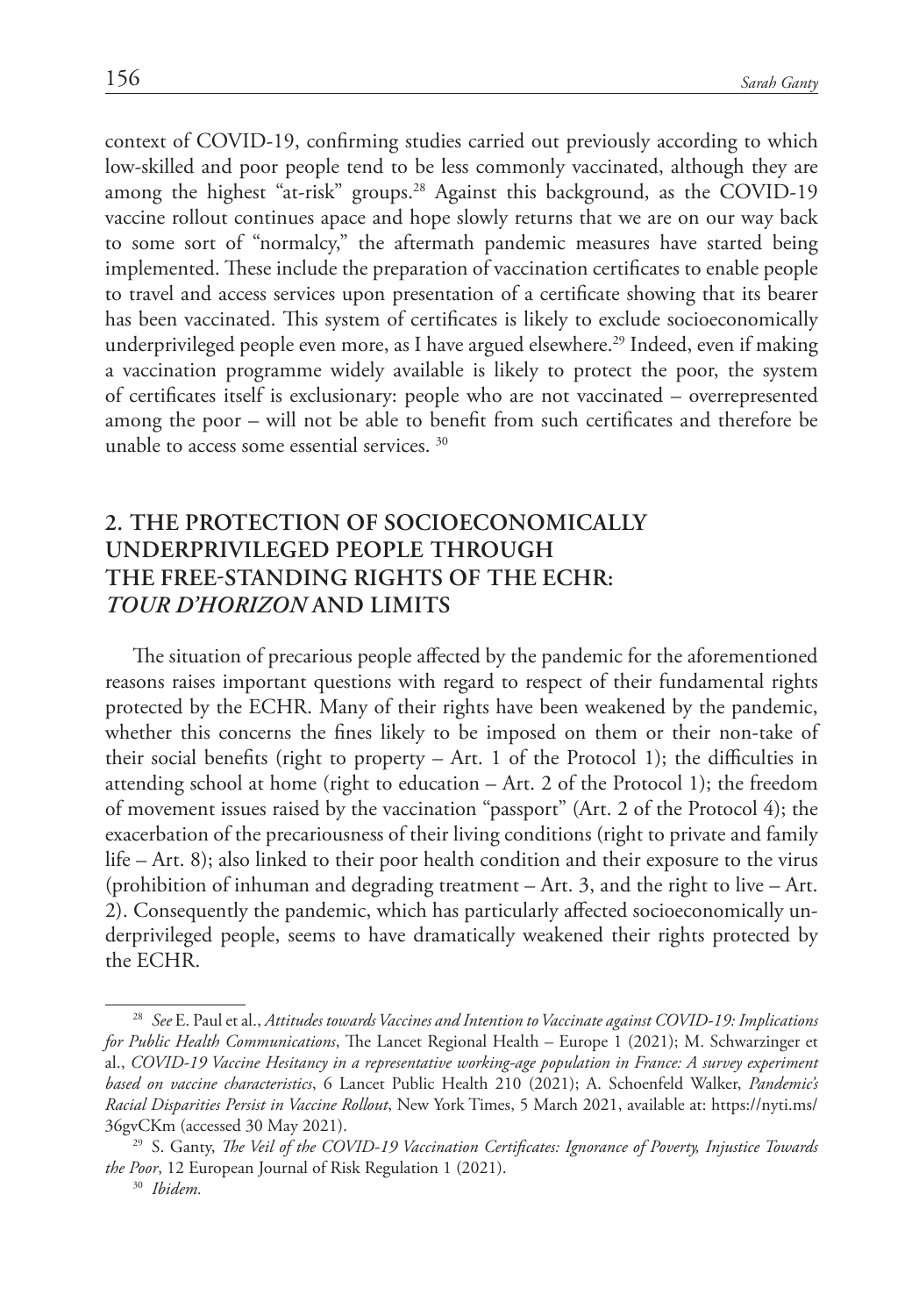The question I would like to answer in this section is the extent to which the freestanding rights protected by the ECHR have been operationalized by the ECtHR to protect the rights of socioeconomically underprivileged people, and whether this case law is relevant in the specific case of the pandemic. On the basis of the abundant literature related to the protection of the fundamental rights of socioeconomically underprivileged people through the ECHR, 31 and some examples of ECtHR case law (especially with respect to Arts. 3 and 8), I argue that there is room for their increased protection in the context of the pandemic (2.1.), albeit to a limited extent (2.2.).

### **2.1.** *Tour d'horizon*

Certainly the ECHR mainly protects civil and political rights, but in addition the right to education and the right to property are usually classified as socioeconomic rights. $32$  At the same time however, socioeconomic interests such as housing rights, social security, and health and health care have also been protected in the Strasbourg system.<sup>33</sup>

As recalled by Françoise Tulkens, the classification between political, civil and socioeconomic rights is porous, especially in the case law of the ECHR, 34 and as explained by Lavrysen the Court is not always consistent in its approach.<sup>35</sup>

As a consequence, civil and political rights are also capable of being applied to protect the interests of socioeconomically underprivileged people, which are intrinsically linked to socioeconomic rights. As explained below, the Court has already ruled against certain member States under the free-standing Convention rights because of their measures – or their lack of measures – to safeguard either the civil or political interests and/or their socioeconomic interests in the case of people in socioeconomically underprivileged situations. A great deal of literature has been published on this specific question, $36$  and summarizing it would go beyond the scope of this article. However, it seems useful to mention some examples in this paper which will help explain the extent to which the

<sup>31</sup> *See e.g.* L. Lavrysen, *Court Fails to Acknowledge Discrimination and Stigmatization of Persons Living in Poverty*, Strasbourg Observers (2016)*;* L. Lavrysen, *Strengthening the Protection of Human Rights of Persons Living in Poverty under the ECHR*, 33 Netherlands Quarterly of Human Rights 293 (2015); F. Tulkens, *The Contribution of the European Convention on Human Rights to the Poverty Issue in Times of Crisis*, 2(2) Cyprus Human Rights Law Review 127 (2013); A.E.M. Leijten, *Core Rights and the Protection of Socioeconomic Interests by the European Court of Human Rights*, Cambridge University Press, Cambridge: 2018; A. O'Reilly, *The European Convention on Human Rights and the Socioeconomic Rights Claims: A Case for the Protection of Basic Socioeconomic Rights through Article 3*, 15 Hibernian Law Journal 1 (2016); V. David, *Caring, Rescuing or Punishing? Rewriting RMS v. Spain (ECtHR) from an Integrated Approach to the Rights of Women and Children in Poverty*, in: E. Brems, E. Desmet (eds.), *Integrated Human Rights in Practice*, Edward Elgar, Cheltenham: 2017, pp. 174-181.

<sup>&</sup>lt;sup>32</sup> They are respectively enshrined in Protocol 1, Arts. 1 and 2.

<sup>33</sup> *See e.g.* Leijten, *supra* note 31*,* pp. 233 et seq. 34 Tulkens, *supra* note 31, p.127.

<sup>35</sup> Lavrysen, *Strengthening the Protection*, *supra* note 31, p. 304.

<sup>&</sup>lt;sup>36</sup> *See* the literature in note 31.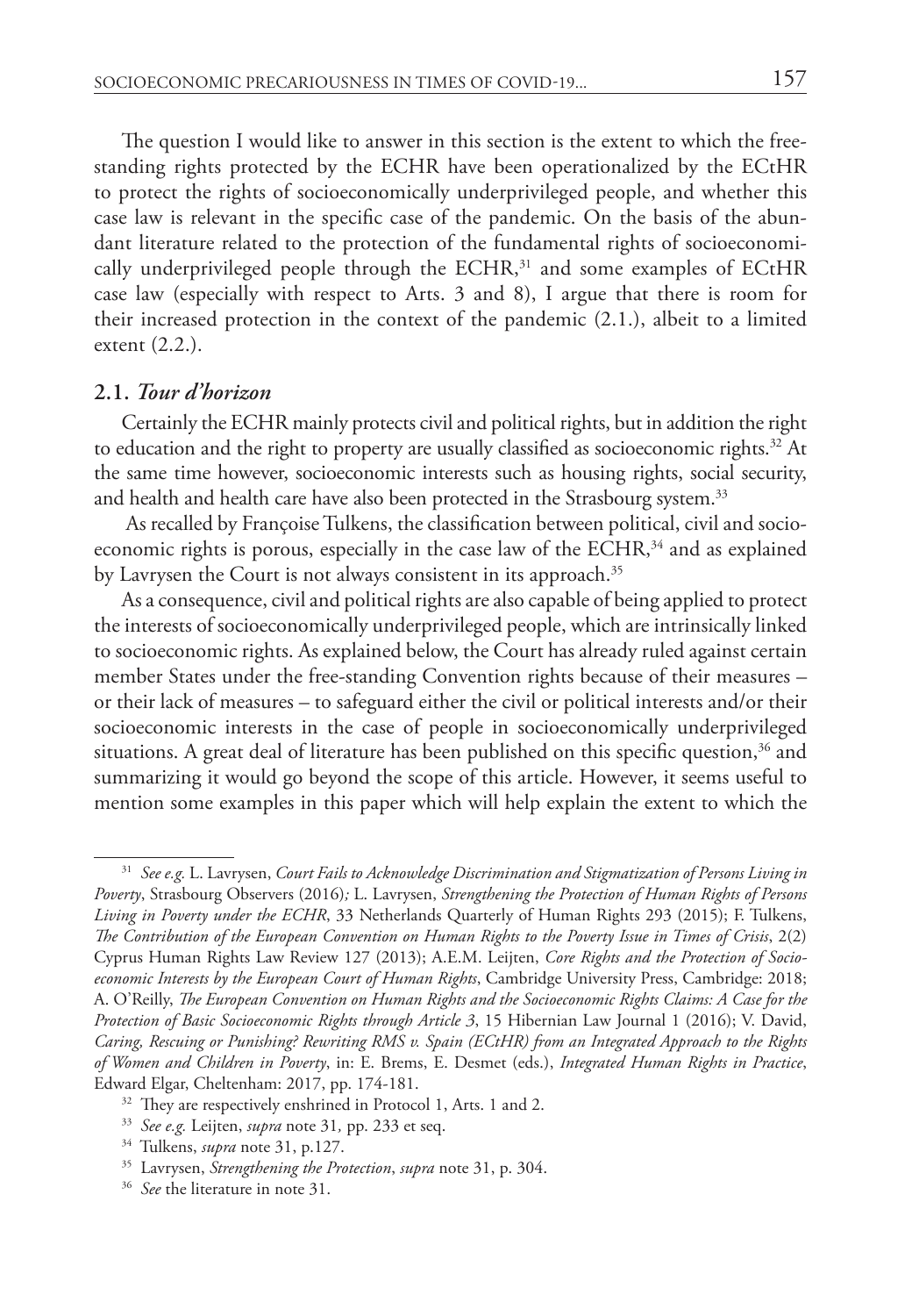freestanding Convention rights $37$  can be operationalized to protect socioeconomically underprivileged people in the pandemic situation described above in section 1, especially considering the case law of the Court related to Arts. 3 and 8.38

For instance, the prohibition of inhuman and degrading treatment enshrined in Art. 3 of the Convention implies not only negative but also positive obligations on the part of Member States, which cannot be derogated from.<sup>39</sup> Indeed, according to settled case law, given the absolute nature of Art.  $3^{40}$  even considerable difficulties encountered by States cannot exculpate them from their obligations under this provision.41 This is *a fortiori* true in the context of a pandemic, which in no way constitutes an excuse to derogate from this absolute fundamental right. The Court considers that inhuman treatment encompasses, *inter alia*, actual bodily injury or intense physical or mental suffering,<sup>42</sup> while a treatment is considered as degrading if it humiliates or degrades an individual; if it implies a lack of respect for human dignity or even diminishes it; or if it arouses feelings of fear, anguish or inferiority capable of breaking a person's moral and physical resistance.<sup>43</sup> Moreover, it is sufficient that the victim is humiliated in her own eyes.<sup>44</sup> However, Art. 3 is applied only when a situation reaches a certain level of seriousness, depending on the circumstances of the case and the victim's characteristics.45 For example, this provision cannot be interpreted as obliging States to guarantee a right to housing to everyone within their jurisdiction.<sup>46</sup> Nonetheless, this case-by-case approach with respect to Art. 3 ECHR does

40 Although the Court "does not live up to the promise of such an absolute right" – *see* S. Smet, *The 'Absolute' Prohibition of Torture and Inhuman or Degrading Treatment in Article 3 ECHR: Truly a Question of Scope Only?*, in: E. Brems and J. Gerards (eds.), *Shaping rights in the ECHR: the role of the European Court of Human Rights in determining the scope of Human Rights*, Cambridge University Press, Cambridge: 2013, p. 275.

<sup>41</sup> ECtHR, *M.S.S. v. Belgium and Greece* (App. No. 30696/09), Grand Chamber, 20 January 2011, para. 223.

<sup>42</sup> ECtHR, *Budina v. Russia* (App. No. 45603/05), 18 June 2009; *V. v. United Kingdom* (App. No. 24888/94), Grand Chamber, 16 December 1999, para. 71.

<sup>43</sup> *M.S.S. v. Belgium and Greece*, para. 220; ECtHR, *Pretty v. the United Kingdom* (App. No. 2346/02), 29 April 2002, para. 52. *See also Budina v. Russia*.

<sup>&</sup>lt;sup>37</sup> I speak only of free-standing Convention rights in this section, because Art. 14 – related to the prohibition of discrimination – has been much less operationalized to protect against discrimination on the grounds of socioeconomic status, as will be analyzed in the last section.

<sup>&</sup>lt;sup>38</sup> We should bear in mind however that other Convention rights, such as the right to property and the right to education, have already been successfully invoked in the protection of the rights of precarious people. *See* Lavrysen, *Strengthening the Protection*, *supra* note 31, p. 304. *See also* Leijten, *supra* note 31, p. 233*.*

<sup>39</sup> ECtHR, *Moldovan and others. v. Romania* (App. Nos. 41138/98 and 64320/01), 12 July 2005, para. 98.

<sup>44</sup> *Budina v. Russia*; ECtHR, *Tyrer v. the United Kingdom* (App. No. 5856/72)*,* 25 April 1978, para. 32; *Smith and Grady v. the United Kingdom* (App. Nos. 33985/96 and 33986/96) 27 September 1999, para. 120.

<sup>45</sup> ECtHR*, Ireland v. the United Kingdom* (App. No. 5310/71), 18 January 1978, para. 162.

<sup>46</sup> ECtHR, *Chapman v. Belgium* (App. No. 39619/06), 5 March 2013, para. 99. Thus, as Leijten explains, "there is no single, clear criterion that is decisive for judging whether something counts as 'ill-treat-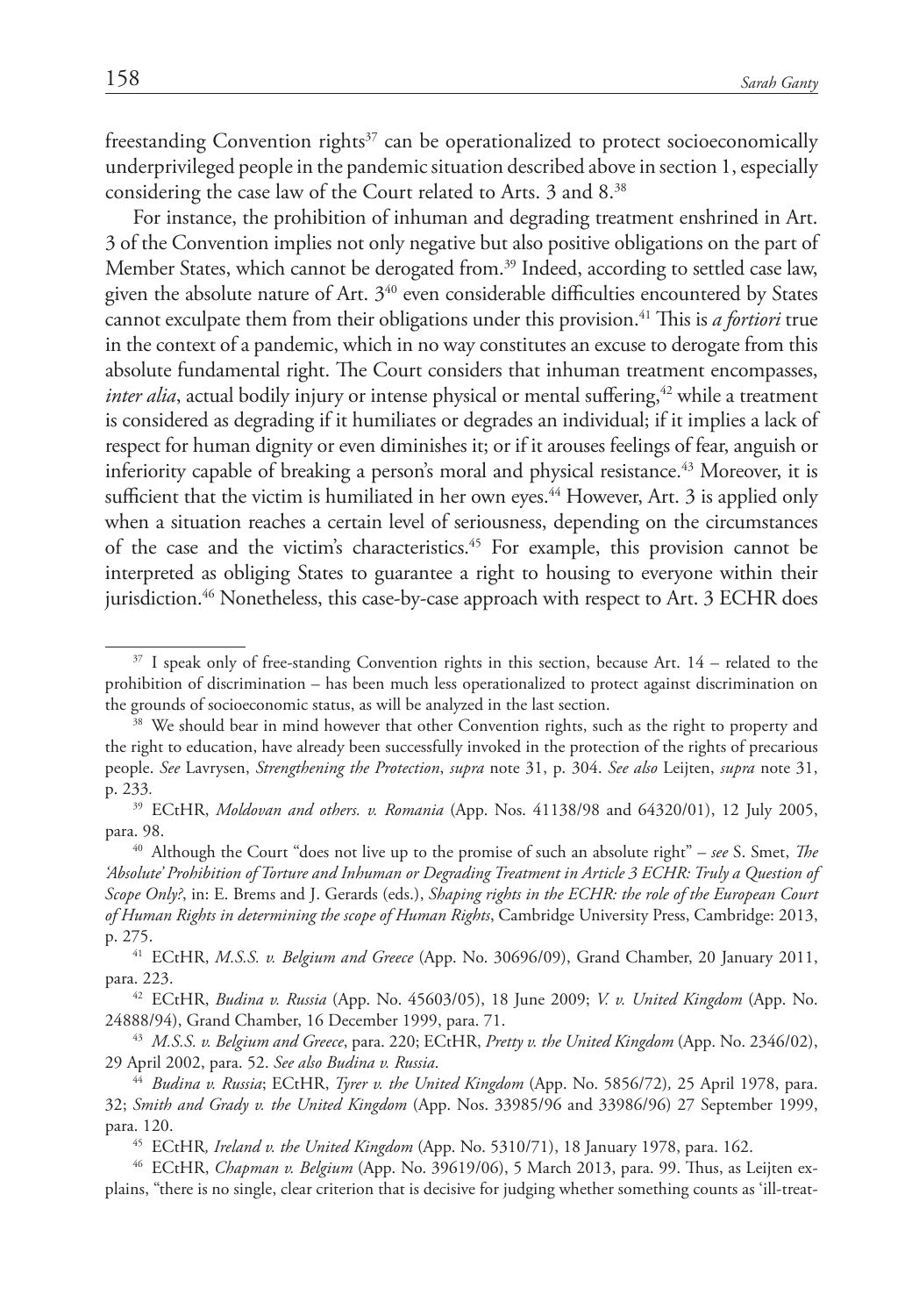not exclude the Court from finding a violation of Art. 3 of the Convention on account of socioeconomic circumstances, and in particular when the applicant is in such a situation of deprivation that it would be incompatible with human dignity.47 This is the finding reached by the Strasbourg Court in the famous *M.S.S. v. Belgium and Greece* case, which concerned the return of an asylum seeker from Belgium to Greece under the Dublin Regulation. The Court considered that the applicant had been exposed to inhuman and degrading treatment because of the living conditions he had experienced in Greece for months, conditions which included almost total material deprivation, without being able to meet his most basic needs to eat, wash, and find shelter.<sup>48</sup> More generally, the Court considers that the responsibility of a State can be activated for ill-treatment within the meaning of Art. 3 when an applicant, in a situation of total dependence on the support of the State, is confronted with indifference on the part of the authorities vis-à-vis her situation of serious deprivation, or her inability to meet her needs is incompatible with human dignity.<sup>49</sup>

The protection of private and family life enshrined in Art. 8 of the Convention has also been successfully invoked on several occasions before the Strasbourg Court in cases of harmful measures taken by the authorities against socioeconomically disadvantaged people. For instance, in the *Wallova and Walla v. the Czech Republic* case, the Court condemned the Czech Republic for depriving the applicants, parents of five children, of their parental authority because they were unable to provide their children with adequate and stable housing due to their poverty. The Court ruled in favour of the applicants under Art. 8,50 finding that the placement measure was too radical in light of the reasons given by the authorities. In other words, unsatisfactory living conditions or material deprivation cannot be the only reason for depriving parents of their parental authority and placing their

<sup>50</sup> ECtHR, *Wallovà and Walla v. the Czech Republic* (App. No. 23848/04), 26 October 2006, para. 47. Two similar cases were decided by the Court in which it reached similar conclusions: ECtHR, *R.M.S. v. Spain* (App. No. 28775/12), 18 June 2013 and *Soares de Melo v. Portugal* (App. No. 72850/14), 16 February 2016.

ment', and the question whether particular circumstances demand individual protection has to be decided on a case-by-case basis." *See* Leijten, *supra* note 31, p. 50.

<sup>47</sup> *M.S.S. v. Belgium and Greece*, para. 253; *Budina v. Russia*; ECtHR*, Price v. the United Kingdom*  (App. No. 33394/96), 10 October 2001, paras. 24-30; *Valašinas v. Lithuania* (App. No. 44558/98), 24 July 2001, para. 117.

<sup>48</sup> *M.S.S. v. Belgium and Greece*, paras. 249-264.

<sup>49</sup> *Budina v. Russia*; ECtHR, *Hudorovič and others v. Slovenia* (App. No. 24816/14 and 25140/14), 10 March 2020, para. 165. *See also Khan v. France* (App. No. 12267/16), 28 February 2019, paras. 93-94. The Court has controversially ruled that an applicant should not be regarded as responsible for her situation, however. In *O'Rourke v. the United Kingdom*, which concerned a person evicted from his home who was left homeless for fourteen months to the detriment of his health, the Court ruled that the applicant's suffering did not reach the required level of severity to engage the responsibility of the British State. According to the Court, he was largely responsible for his own deterioration following his expulsion, since he had refused any of the help which had been offered to him by the authorities, i.e. overnight shelters and temporary accommodation. ECtHR, *O'Rourke v. the United Kingdom* (App. No. 39022/97), 26 June 2001. *See also Nitecki v. Poland* (App. No. 65653/01), 21 March 2002.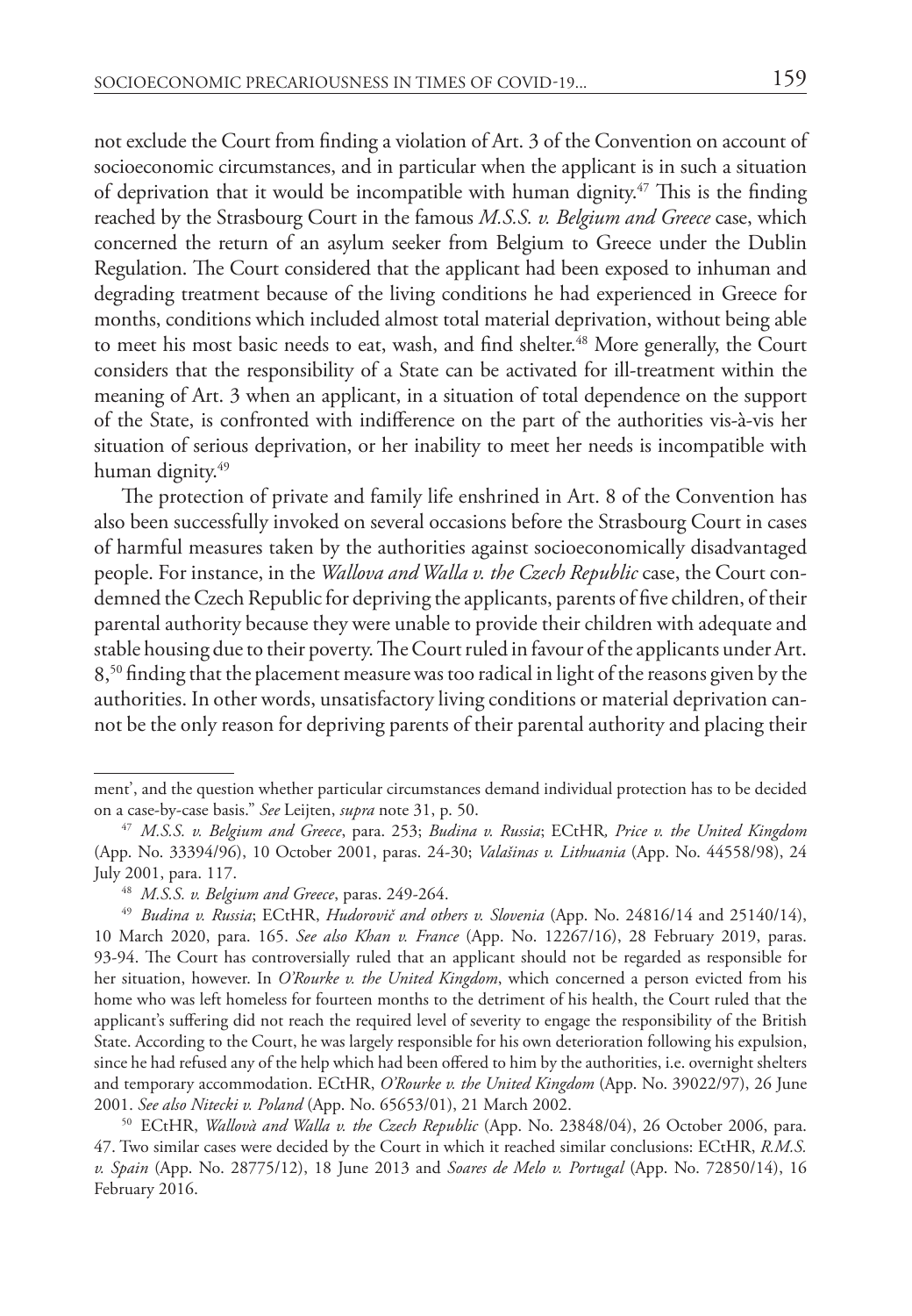children into institutional care.<sup>51</sup> The Court made it clear that the Czech authorities should have considered less radical measures and that it was the responsibility of the welfare authorities to take positive steps "to help people in difficulty who do not have the necessary knowledge of the system, to guide them in their efforts and to advise them, among other things, on the different types of social benefits, the possibilities of obtaining social housing or other means of overcoming their difficulties."52

More recently, in the unprecedented *Lăcătuş v. Switzerland* judgment, the Court condemned Switzerland for its legislation providing for a general ban on begging in public spaces, punishable by a fine and by imprisonment in the event of non-payment of the fine. The Court conceded that the right to beg is not absolute, but a general prohibition like the one challenged in the case is not permitted. The Court noted that for some, being in a situation of manifest vulnerability, begging was the applicant's only means of survival. According to the Court, the applicant "had the right, inherent to human dignity, to express her distress and to try to remedy to her needs through begging."53 Therefore, by imposing such sanctions on the applicant – a fine followed by five days imprisonment for not being able to pay it – Switzerland violated the applicant's human dignity and the very essence of her rights protected by Art. 8.54 As a consequence, Member States are liable, under the Convention, including under Arts. 3 and 8, for their actions and omissions vis-à-vis particularly precarious groups. This is no different in the context of the pandemic. Indeed, in situations similar to the aboveones states are likely to be held responsible for violations of Convention rights towards socioeconomically underprivileged people, namely:

- homeless people who have been threatened with being fined for not respecting the lockdown measures without having the possibility of benefiting from the usual support structures – a situation similar to that of Mrs Lăcătuş;
- asylum seekers unable to submit an asylum application and therefore barred from benefiting from reception – as in Belgium<sup>55</sup> – or without material support – as in France – where the authorities have failed to provide asylum seekers and migrants with the possibility of meeting their basic needs by preventing organisations from providing support to these people;<sup>56</sup>

<sup>51</sup> *Wallovà and Walla v. Czech Republic*, paras. 72, 74 and 78. *See* V. David, *ECtHR Condemns the Punishment of Women Living in Poverty and the "Rescuing" of Their Children*, available at: https://bit.ly/ 3xmUAUn (accessed 30 May 2021).

<sup>52</sup> *Wallovà and Walla v. Czech Republic*, para. 74 and *R.M.S. v. Spain*, para. 86. *See* David, *supra* note 51 and David, *supra* note 31.

<sup>53</sup> ECtHR, *Lăcătuş v. Switzerland* (App. No. 14065/15), 19 January 2021, para. 107. Own translation from: "elle avait le droit, inhérent à la dignité humaine, de pouvoir exprimer sa détresse et à essayer de remédier à ses besoins par la mendicité."

<sup>54</sup> *Ibidem*, para. 115.

<sup>55</sup> *E.g.* M. Doutrepont, *La situation des migrant·es en période de confinement: analyse à la lumière des droits fondamentaux* in: I. Andoulsi, S. Huart (eds.), *Continuité de la justice et respect des droits humains en temps de pandémie*, Anthemis, Limal: 2021, pp. 111-130.

<sup>56</sup> *E.g.* Amnesty International, *supra* note 17, p. 5.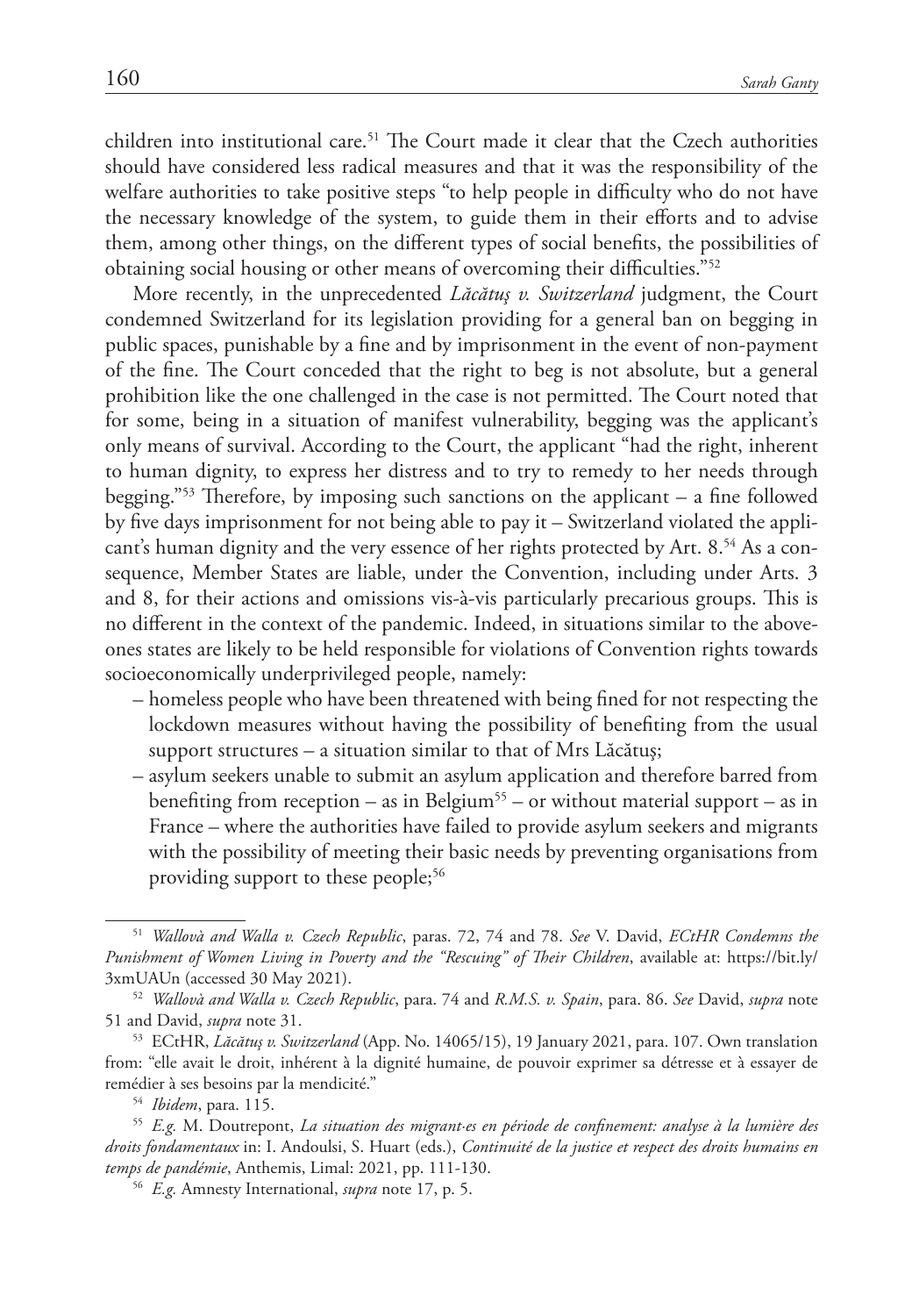- people working in the informal sectors, such as sex workers, who have been cut off from all material resources without any state support;
- poor single-parent families supported mainly by the mother;
- the elderly or seriously ill, isolated and with limited or no outside help;
- vaccination programmes not available to irregular migrants;
- etc.

# **2.2. Limits**

Three pitfalls must however be mentioned in the Strasbourg Court's case law with respect to the protection of fundamental rights of socioeconomically disadvantaged persons under the ECHR, especially in the context of the pandemic: the limitation of protection in cases of extreme vulnerability under Art. 3 ECHR; the "negativist" approach of the Court under Art. 8 ECHR; and the Court's avoidance of tackling and taking into account the socioeconomically underprivileged situation of the applicant(s) in some cases.

Firstly, when it comes to socioeconomic interests the prohibition of inhuman and degrading treatment remains reserved for the most extreme cases, as aforementioned. The living conditions experienced by many people living in deprived parts of Madrid will not necessarily be considered as falling below the threshold of human dignity to the point of violating Art. 3 of the Convention. It is no different for the inhabitants of Seine Saint Denis, who have been controlled and sanctioned for lockdown violations three times more often than in the rest of France.<sup>57</sup> The same is true for the children in these neighbourhoods, who are locked in cramped spaces and lack the tools, the support, the space, and the peace and quiet necessary to be able to attend to their lessons or do their homework online, and for people who are or will be deprived of certain services because they do not have the vaccination certificates. They are clearly victims of their precarious situations and are treated differently on this basis, reflecting the socioeconomic inequalities both nationally and internationally, as has been brilliantly documented.58 Nevertheless they are not necessarily considered to be in an extremely precarious situation of vulnerability incompatible with human dignity, i.e. one likely to be considered as inhuman or degrading treatment within the meaning of Art. 3 of the Convention. More generally, as Leijten explains concerning the very question of protection of socioeconomic interests under the Convention, the ECtHR has so far only recognised the minimum cores "according to which states are required to guarantee minimum levels of these rights."59 In other words, if "such minimum levels are absent, socioeconomic rights are not taken seriously.<sup>60</sup>

<sup>57</sup> *Ibidem*, p. 5.

<sup>58</sup> B. Milanovic, *Global Inequality: A New Approach for the Age of Globalization*, Harvard University Press, Cambridge-London: 2018; T. Piketty, *Capital in the Twenty-First Century*, Harvard University Press, Cambridge-London: 2014; T. Piketty, *Capital and Ideology*, Harvard University Press, Cambridge-London: 2020.

<sup>59</sup> Leijten, *supra* note 31, p. 220.

<sup>60</sup> *Ibidem*, 221.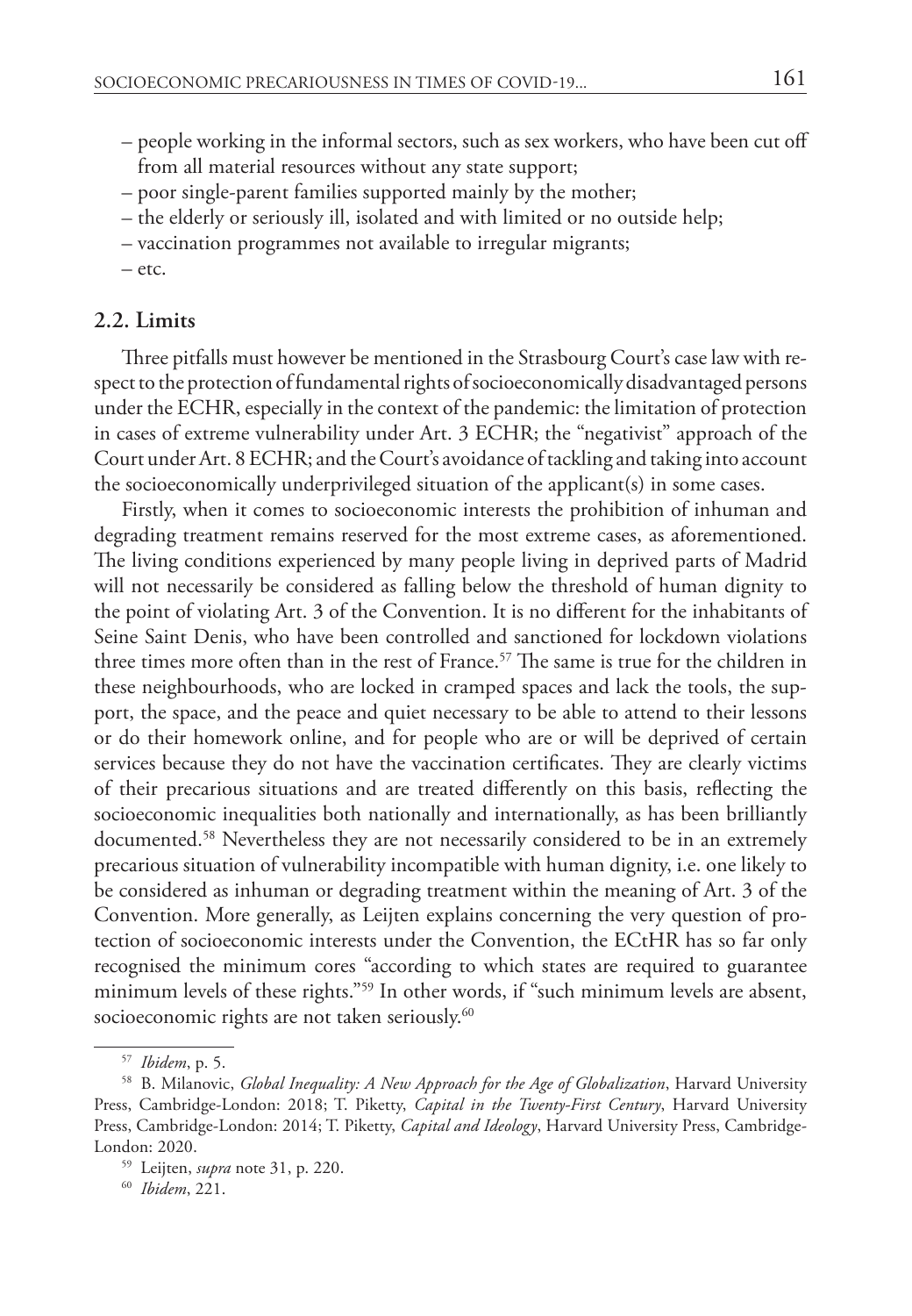Secondly, the issue of the positive obligations of States towards vulnerable populations under Art. 8 of the Convention in particular remains uncertain: How would the Court assess, under Art. 8, a Member State's failure to meet its positive obligations during a pandemic, especially with regard to social, economic, health, psychological and educational aid, etc., when the situation is not likely to be considered as a degrading or inhuman treatment in the sense of Art. 3 ECHR? Lavrysen rightly explains that the "Court's case law remains predominantly "negativist," such as for example the field of the right to home (Art. 8) and the right to property (Art. 1 of the Protocol 1), meaning that Court restricts itself to protecting 'existing' homes and possessions."61 The door is not completely closed, however. Indeed, in the recent *Hudorovič and others v. Slovenia* case, which concerned the supply of drinking water to illegal Roma settlements, the Court issued an unprecedented ruling that Art. 8 can impose on States a positive obligation to provide access to drinking water. In other words, access to drinking water is not a right protected by Art. 8 as such, but it can be inferred from this article given that without water a human being cannot survive.<sup>62</sup> However, despite this strong statement the Strasbourg Court concluded in that case that Slovenia had a wide margin of appreciation in matters of housing, considering that the applicants had not shown that they had suffered harmful consequences to their health and human dignity due to the lack of drinking water. This is based on the settled case law of the Court, according to which national authorities are in principle better placed than international judges to assess what is in the public interest for social or economic reasons, by virtue of their direct knowledge of their society and its needs.<sup>63</sup> In this respect, the ECtHR usually respects the political choices of national legislators unless they are manifestly unfounded, a condition which is all the more likely to occur during a crisis such as during the COVID-19 pandemic, although to my knowledge there is no case law on this specific question as yet.

Thirdly and more generally, when the fundamental rights of people living in poverty are affected it is usually by measures neutral on their face, which are not challenged by practitioners or examined by judges from the perspective of their socioeconomic situation vis-à-vis the dimensions of recognition or redistribution.<sup>64</sup> Indeed, when scrutinising the violation of human rights, courts often simply avoid tackling the situation of applicants who are disadvantaged or excluded because of their socioeconomic background; thus it is easy for courts to ignore or undermine this issue in their scrutiny of the violation of rights when discrimination is not invoked. This is regrettable, since it can be a very important feature of the case. In this regard, the ECtHR judgment in

<sup>61</sup> Lavrysen, *Strengthening the Protection*, *supra* note 31, p. 306.

<sup>62</sup> *Hudorovič and others v. Slovenia*, para. 116.; V. David, *The Court's First Ruling on Roma's Access to Safe Water and Sanitation in Hudorovic et al. v. Slovenia: Reasons for Hope and Worry*, Strasbourg Observers, 9 April 2020, available at: https://bit.ly/3xlPtnn (accessed 30 May 2021).

<sup>63</sup> ECtHR*, Stec and others v. the United-Kingdom* (App. Nos. 65731/01 and 65900/01), 12 April 2006, para. 52; *Carson and others v. the United-Kingdom* (App. No. 42184/05), 16 March 2010; *Bah v. the United Kingdom* (App. No. 56328/07), 27 September 2011, para. 47.

<sup>64</sup> For a definition of these concepts, *see infra* section 2.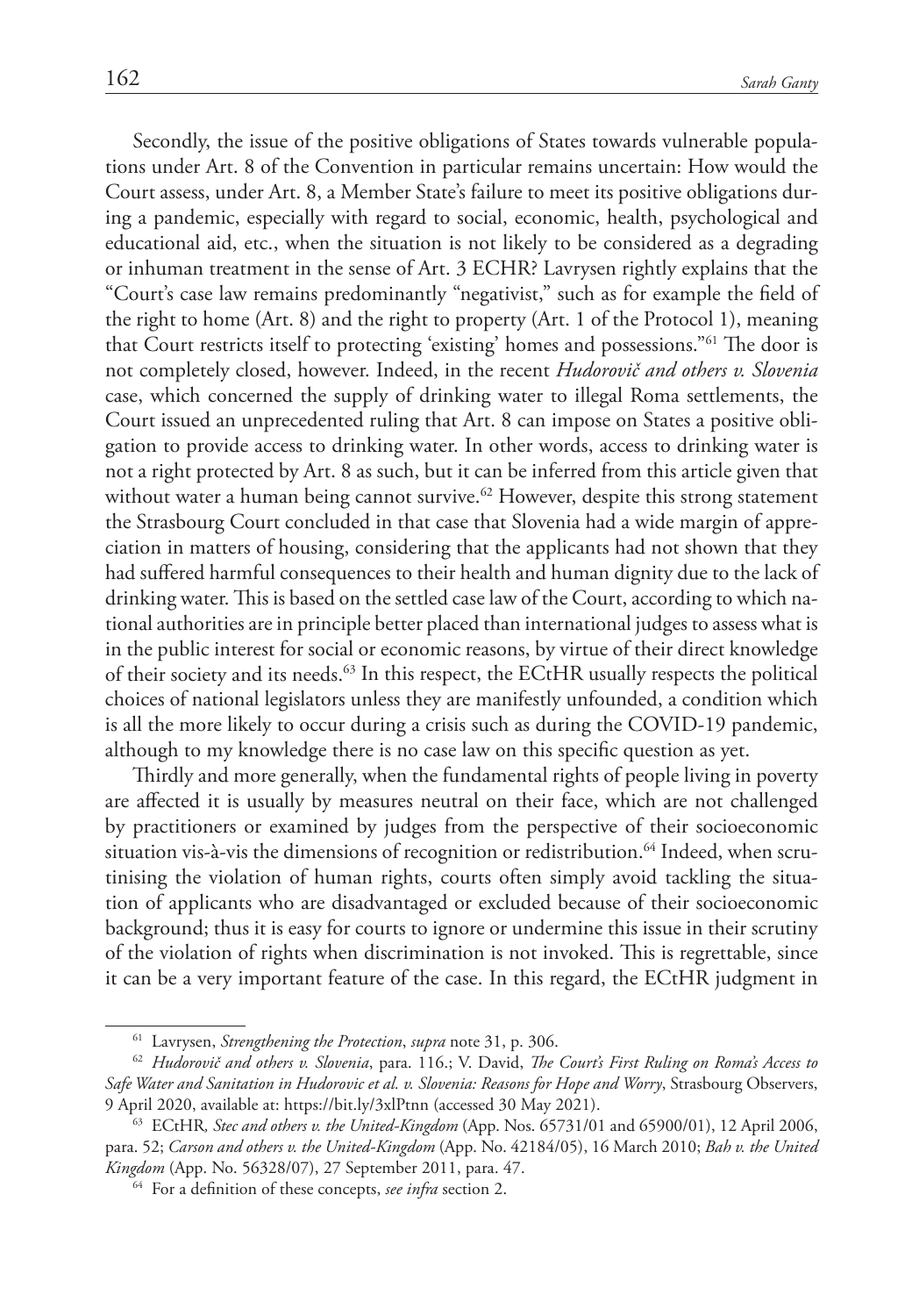*Garib v. The Netherlands* case is a striking example. The case concerned the policy of the city of Rotterdam according to which only people with a certain minimum income were eligible for a housing permit to take up new residence in moderate-cost rental housing in the Rotterdam Metropolitan Region.<sup>65</sup> Only people residing in the Region for at least six years were exempt from such a requirement. The aim of this policy was to reverse the "concentrations of the 'socioeconomically disadvantaged' in distressed innercity areas."66 Because of this measure the applicant, a single mother of two living on social benefits, was refused a housing permit to move to the Tarwewijk neighbourhood, a "hotspot" area in Rotterdam, even though she had found housing there which met her family's needs.<sup>67</sup> She claimed that her freedom to choose her residence (Art. 2 of Protocol No. 4) had been violated. Her claim was dismissed by the Chamber of first instance and the Grand Chamber. As summarised by Lavrysen regarding this case, "[p]oor individuals are pushed out of their boroughs and they are thereby rendered invisible, without addressing the roots of their socioeconomic problems, allowing wealthier individuals to replace them."68 The COVID-19 pandemic has sadly confirmed that many supposedly "neutral" measures affect disadvantaged people more severely and that measures taken directly against those people are commonplace. For example, the situation of people who find themselves confined in disadvantaged neighborhoods is close to that of Ms Garib and is likely to raise issues under Art. 2 of Protocol No. 4. However, as in the situation of Madame Garib, the Court might consider that lockdown measures in poor neigh-

bourhoods are proportionate with regard to Art. 2 Protocol No. 4 or other articles of the Conventions, without tackling the "socioeconomic disadvantaged" aspects of their situation. In other words, it would be easy for the Court to ignore the impact of certain measures (or the lack of measures) towards socioeconomically underprivileged people under the free-standing Convention rights. As aforementioned, the situation with respect to the vaccination certificate system is particularly likely to hinder people in a precarious situation and constitutes such an example, among others. A recent judgment by the ECtHR dealt with the question of proportionality – in light of the right to private and family life (Art. 8 ECHR) – in the context of the compulsory administration of nine different vaccines for children in the Czech Republic. Parents who did not comply were respectively fined and prohibited from benefiting from nursery services for their children.<sup>69</sup> In other words, the case concerned the "indirect obligation" to be vaccinated, i.e. an obligation which did not directly impose an involuntary medical treatment<sup>70</sup>

<sup>65</sup> ECtHR, *Garib v. the Netherlands* (App. No. 43494/09), 23 February 2016; ECtHR, *Garib v. the Netherlands* (App. No. 43494/09), Grand Chamber, 6 November 2017.

<sup>66</sup> *Ibidem*, para. 23.

<sup>67</sup> *Ibidem*, paras. 127-128.

<sup>68</sup> Lavrysen, *Court Fails to Acknowledge Discrimination*, *supra* note 31.

<sup>69</sup> ECtHR, *Vavřička and Others v. the Czech Republic* (App. Nos. 47621/13 and 5 others), Grand Chamber, 8 April 2021.

<sup>70</sup> The margin of appreciation of the state is also wide when it comes to a direct compulsory vaccination: ECtHR, *Solomakhin v. Ukraine* (App. No. 24429/03), 15 March 2012; ECtHR, *Boffa and others v. San-Marino* (App. No. 2653/95 and 13 others), 15 January 1998.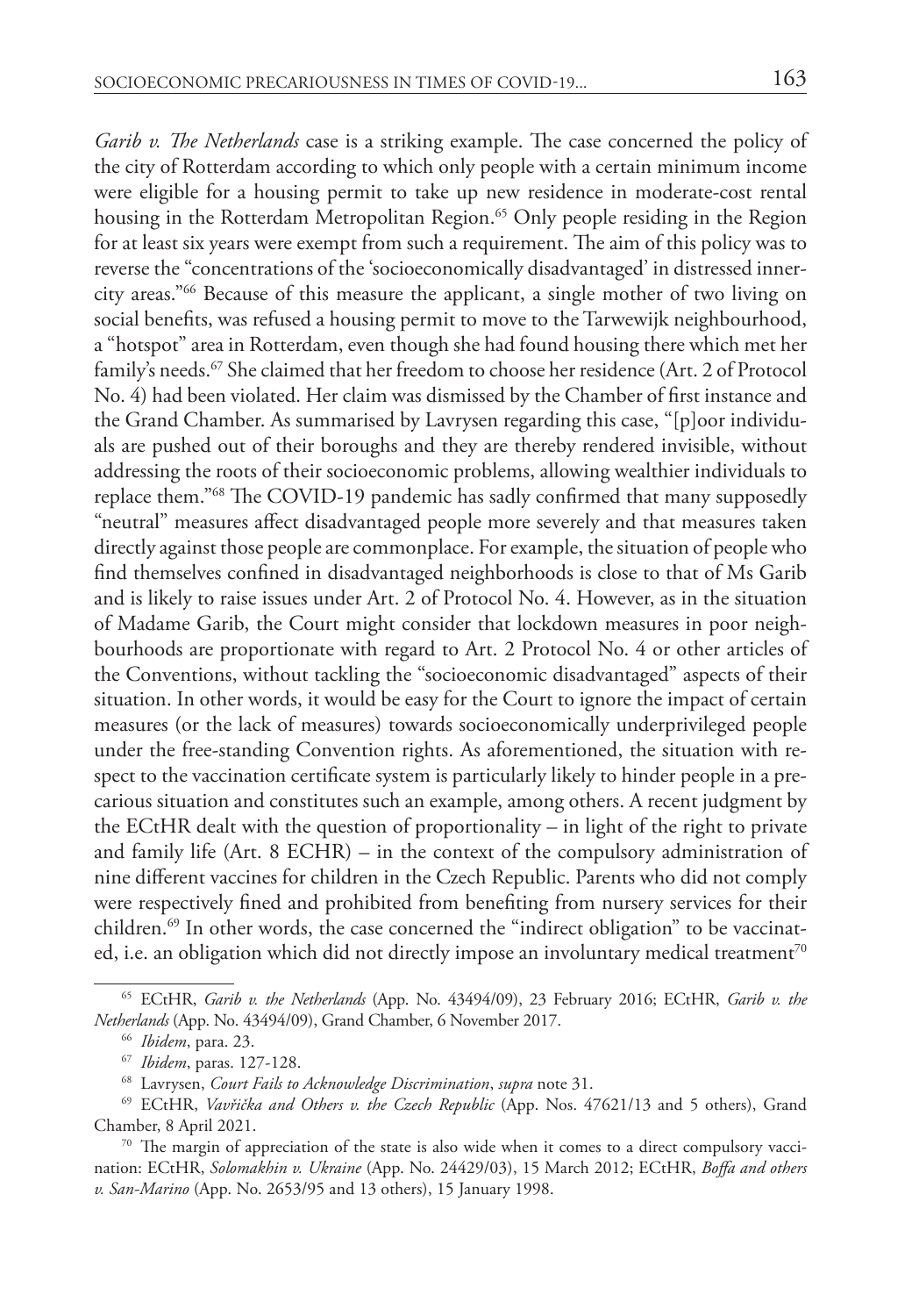but which, in the case of a vaccination certificate, was likely to exclude people from services. The Court judged that such measures did not violate the right to private and family life, without engaging with the questions raised under the right to education and the freedom of thought, conscience and religion.<sup>71</sup> The ECtHR appears to have left a very wide margin of appreciation to the states. This has given rise to some criticism, especially as to the necessity of the sanctions imposed on parents in light of the aim of public health protection.<sup>72</sup> In this case, the Court did not tackle the flip-side of the social solidarity aspect: i.e. that the parents, owing to their poverty, are likely to be significantly affected by fines; or the fact that nursery care was rendered unavailable to them. Indeed, this issue was unfortunately only marginally raised in the arguments brought by the applicants.73 As a consequence, the question of conditioning the fundamental rights of the poor through an indirect vaccination obligation remains open before the ECtHR. Nonetheless, in the context of the pandemic if such a question appears before the Court regarding the implementation of the vaccination certificates, there is no guarantee that the Court will take into account the impact of these otherwise neutral measures on socioeconomically underprivileged people. In the next section I will argue that Art. 14 on prohibition of discrimination, invoked in combination with another Convention article, would be a better candidate for protecting socioeconomically underprivileged persons against the indirect differences in treatment to which they are victims of.

# **3. The potential of prohibition of discrimination on grounds of socioeconomic situation in the protection of precarious people during a pandemic**

The prohibition of discrimination under Art. 14 of the Convention constitutes an important tool in the protection of disadvantaged people. This article states that "[t]he enjoyment of the rights and freedoms set forth in this Convention shall be secured without discrimination on any ground such as sex, race, colour, language, religion, political or other opinion, national or social origin, association with a national minority, property, birth or other status." Some socioeconomically underprivileged applicants have already successfully argued that they have been discriminated against on the basis of "traditional" protected characteristics such as gender, race, or ethnic origin.74 However, these grounds are not likely to encompass the situation of people who have been

<sup>71</sup> *Vavřička and Others v. the Czech Republic*.

<sup>72</sup> Dissenting opinion of Judge Wojtyczek in ECtHR, *Vavřička and Others v. the Czech Republic*, para.

<sup>18;</sup> Z. Vikarská, *Is Compulsory Vaccination Compulsory*?, Verfassungsblog, 12 April 2021, available at: <https://verfassungsblog.de/is-compulsory-vaccination-compulsory>(accessed 30 May 2021).

<sup>73</sup> *Vavřička and Others v. the Czech Republic*, para. 162.

<sup>74</sup> *See* J. Gerards, *The discrimination Grounds of Article 14 of the European Convention on Human Rights*, 13(1) Human Rights Law Review 99 (2013); O.M. Arnardóttir, *The Differences that Make a Difference:*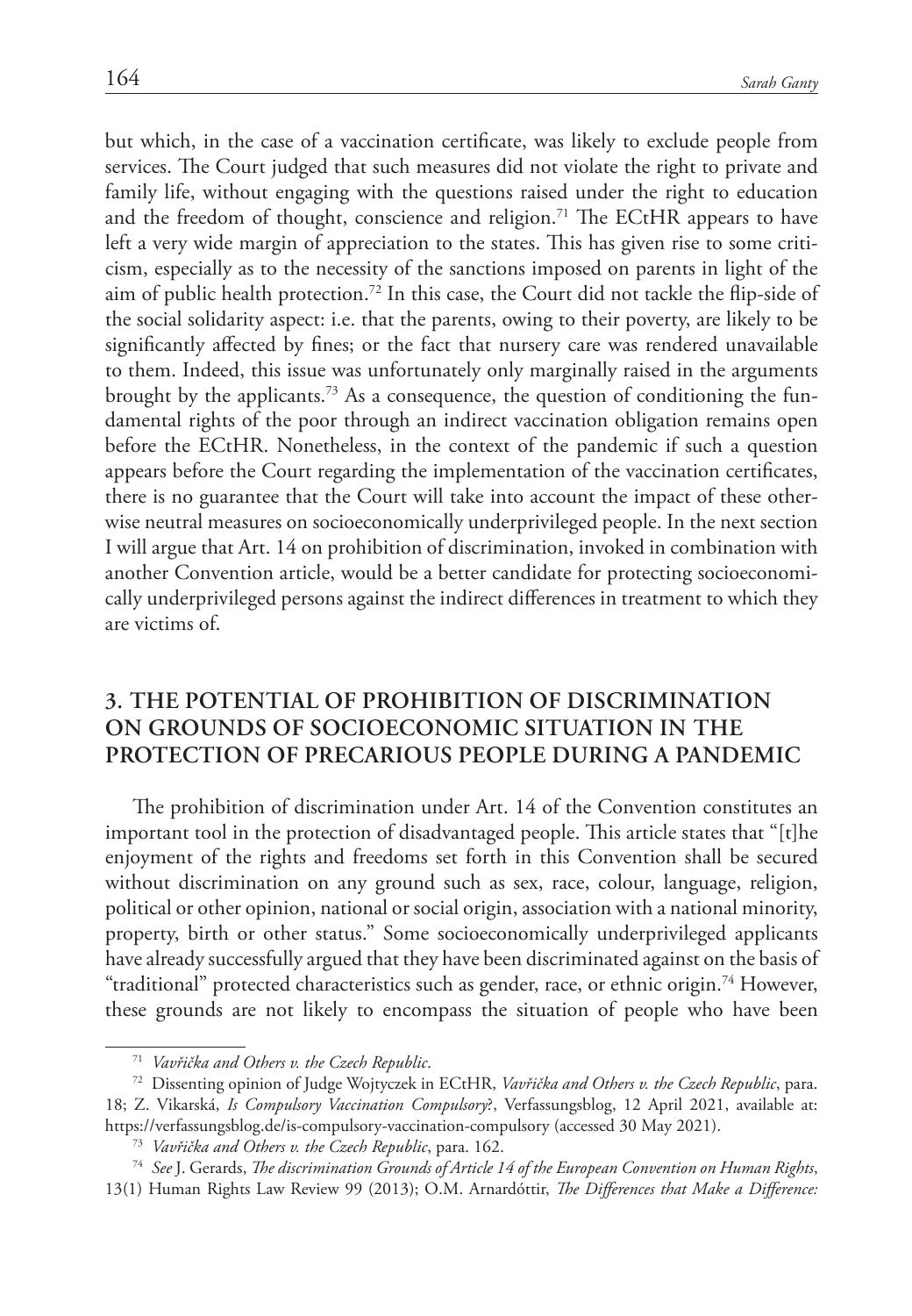discriminated against on grounds of their disadvantaged socioeconomic status. In this vein, while there is little in the literature and case law on the question of discrimination based on the grounds of socioeconomic status as a protected characteristic,75 I argue that it is essential to protect people in a socioeconomic underprivileged situation from both direct and indirect differences in treatment, especially in the context of the pandemic. Indeed, such an approach is likely to overcome some of the troublesome issues explained in the previous section vis-à-vis the free-standing Convention rights, especially the one regarding the silence of the Court on the socioeconomic situation of the applicants in some cases. Below I first explain how antidiscrimination law relates to issues of socioeconomic inequality on the basis of the concepts of recognition and redistribution (3.1.). Secondly, I argue that the protected characteristic of socioeconomic status in antidiscrimination law has a potential utility in the protection of socioeconomically underprivileged people in the context of the pandemic, in particular in light of Art. 14 ECHR (3.2.).

# **3.1. Articulating the prohibition of discrimination on grounds of socioeconomic situation and the issues of "recognition" and "redistribution"**

As some authors have already argued, an approach toward equality which is substantive in nature is all the more important in the protection of socioeconomically underprivileged people.76 Substantive equality considers the context in which people find themselves,<sup>77</sup> in contrast to formal equality, which is limited to treating likes alike.<sup>78</sup> Taking this concept further, Fredman argues for a multidimensional concept of substantive equality rather than choosing between the various principles of equality of results, of opportunity, and of dignity. She identifies four dimensions to making equality substantive. First, the *redistributive* dimension aims "to correct the cycle of disadvantage associated with status of out-groups" and "to redress disadvantage by removing obstacles to genuine choice."79 Second, the *recognition* dimension is related to the respect for dignity and combats stereotypes, stigmas, and humiliation on grounds of gender, race, disability, sexual orientation or other statuses.80 Third, the *transformative* dimension of

*Recent Developments on the Discrimination Grounds and the Margin of Appreciation under Article 14 of the European Convention on Human Rights*, 14 Human Rights Law Review 647 (2014).

<sup>75</sup> *See* J.-C. Benito Sánchez, *Towering Grenfell: Reflections around Socioeconomic Disadvantage in Antidiscrimination Law*, 5(2) Queen Mary Human Rights Law Review 1 (2019); S. Ganty, *Poverty as Misrecognition: What Role for Antidiscrimination Law in Europe?*, Human Rights Law Review (2021). 76 N. Fraser, A. Honneth, *Redistribution or Recognition? A Political-Philosophical Exchange,* Verso, New

York: 2004; S. Fredman, *Redistribution and Recognition: Reconciling Inequalities,* 23 South African Journal on Human Rights 214 (2007), p. 216; S. Fredman*, The Potential and Limits of an Equal Rights Paradigm in Addressing Poverty*, 3 Stellenbosch Law Review 567 (2011); S. Atrey, *The Intersectional Case of Poverty in Discrimination* Law, 18 Human Rights Law Review 411 (2018).

<sup>77</sup> Lavrysen, *Strengthening the Protection*, *supra* note 31, p. 314.

<sup>78</sup> S. Fredman, *Discrimination Law*, Oxford University Press, Oxford: 2011, pp. 8 and 25.

<sup>79</sup> *Ibidem*, pp. 25-27. 80 *Ibidem*, pp. 28-29.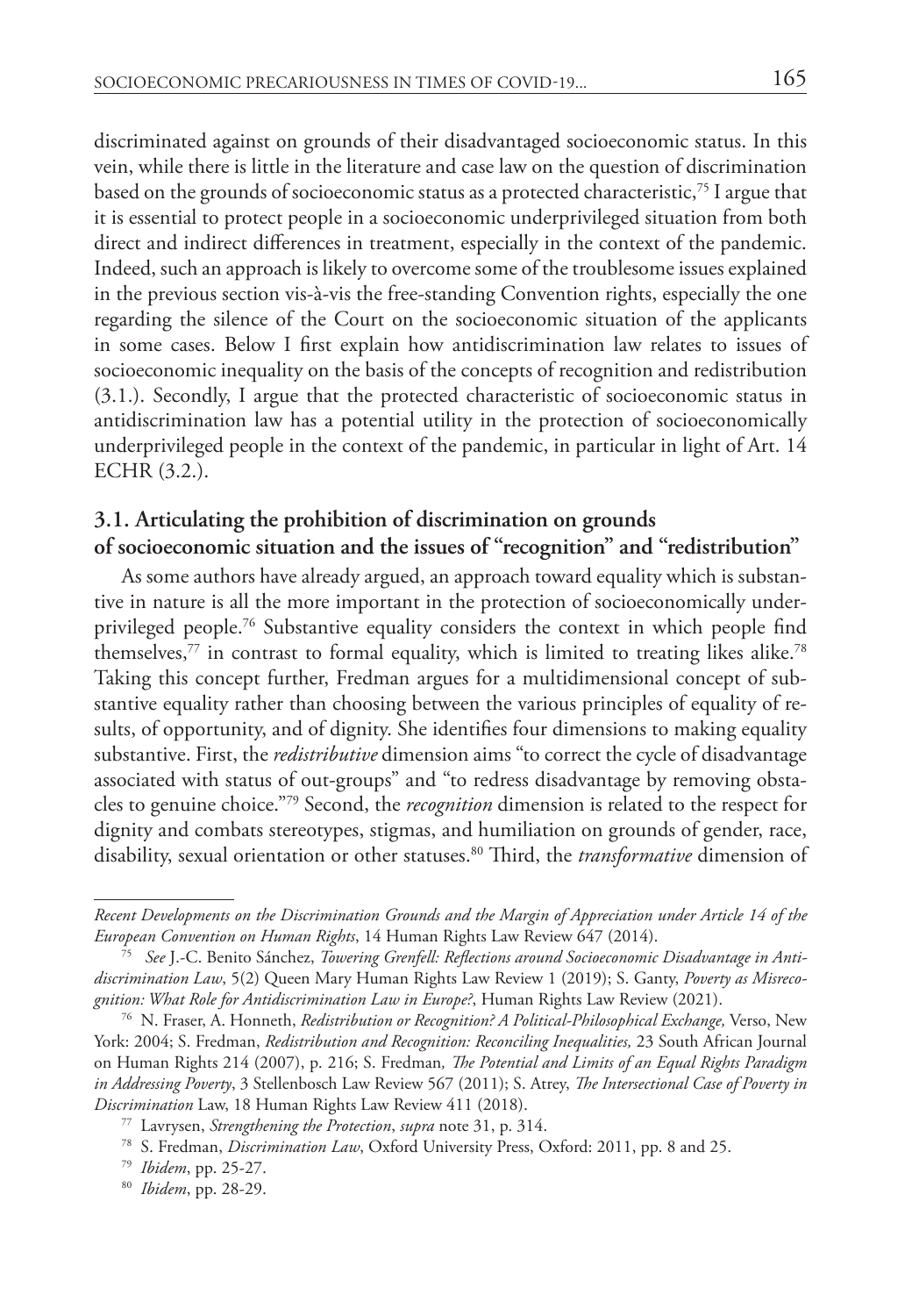equality accommodates differences and structural change by "removing the detriment but not the difference itself,"81 and concerns the structural harm, autonomy, and the promotion of substantive freedoms.82 Finally, the *participative* dimension mainly focuses on social inclusion and political voice.<sup>83</sup> This last dimension not only refers to political participation but also to "the importance of community in the life of individuals" and concerns more specifically social exclusion.<sup>84</sup> In other words, this approach shows that equality and non-discrimination cannot be limited to formal equality (that likes should be treated alike), but must encompass redistribution, recognition, transformation and participation.<sup>85</sup>

This section aims to demonstrate the added value of the prohibition of discrimination on the grounds of socioeconomic situation regarding the *recognition* dimension of equality, especially in the context of the pandemic described in section 1.

In philosophy, discrimination is generally linked to the problems of "recognition" which arise "when cultural value patterns constitute some as inferior, excluded or invisible."86 In other words, recognition refers from "an ideal reciprocal relation between subjects in which each sees the other as its equal and also as separate from it."87 It usually involves overcoming stigmas, prejudices and stereotypes. As Fredman explains, insofar as regards discrimination the recognition dimension of equality implies that individuals are "defined not by relations of production, but of esteem, respect and prestige enjoyed relative to other groups in society."88 In this regard, discrimination is not only a cause but also a consequence of socioeconomic disadvantages.89 As a matter of fact it is widely agreed that "[g]roups which suffer from discrimination on status grounds [gender, race …] are disproportionately represented among people living in poverty,"90 and it has become clear that "status-based discrimination is frequently closely correlated with socioeconomic disadvantage."<sup>91</sup>

In this sense, poverty is a consequence of the discrimination that vulnerable groups and minorities such as Roma, migrants, black people, single women and persons with disabilities have historically had to endure. Because of the long-standing discrimination against them, these groups have experienced structural socioeconomic disadvantages which are extremely difficult to overcome. In this context, misrecognition is the cause

- 85 Atrey, *supra* note 76, p. 429.
- 86 Fredman, *Redistribution and Recognition*, *supra* note 76, p. 216.
- 87 Fraser, Honneth, *supra* note 76.
- 88 Fredman, *Redistribution and Recognition*, *supra* note 76, p. 216.

<sup>89</sup> Human Rights Council United-Nations General Assembly, *Final Draft of the Guiding Principles on Extreme Poverty and Human Rights, Submitted by the Special Rapporteur on Extreme Poverty and Human Rights, Magdalena Sepúlveda Carmona*, A/HRC/21/39, 2012, para. 18.

- 90 Fredman, *The Potential and Limits*, *supra* note 76.
- 91 Fredman, *Redistribution and Recognition*, *supra* note 76, pp. 214-215.

<sup>81</sup> *Ibidem*, p. 30. 82 Atrey, *supra* note 76.

<sup>83</sup> Fredman, *supra* note 78, p. 31.

<sup>84</sup> *Ibidem*, p. 32.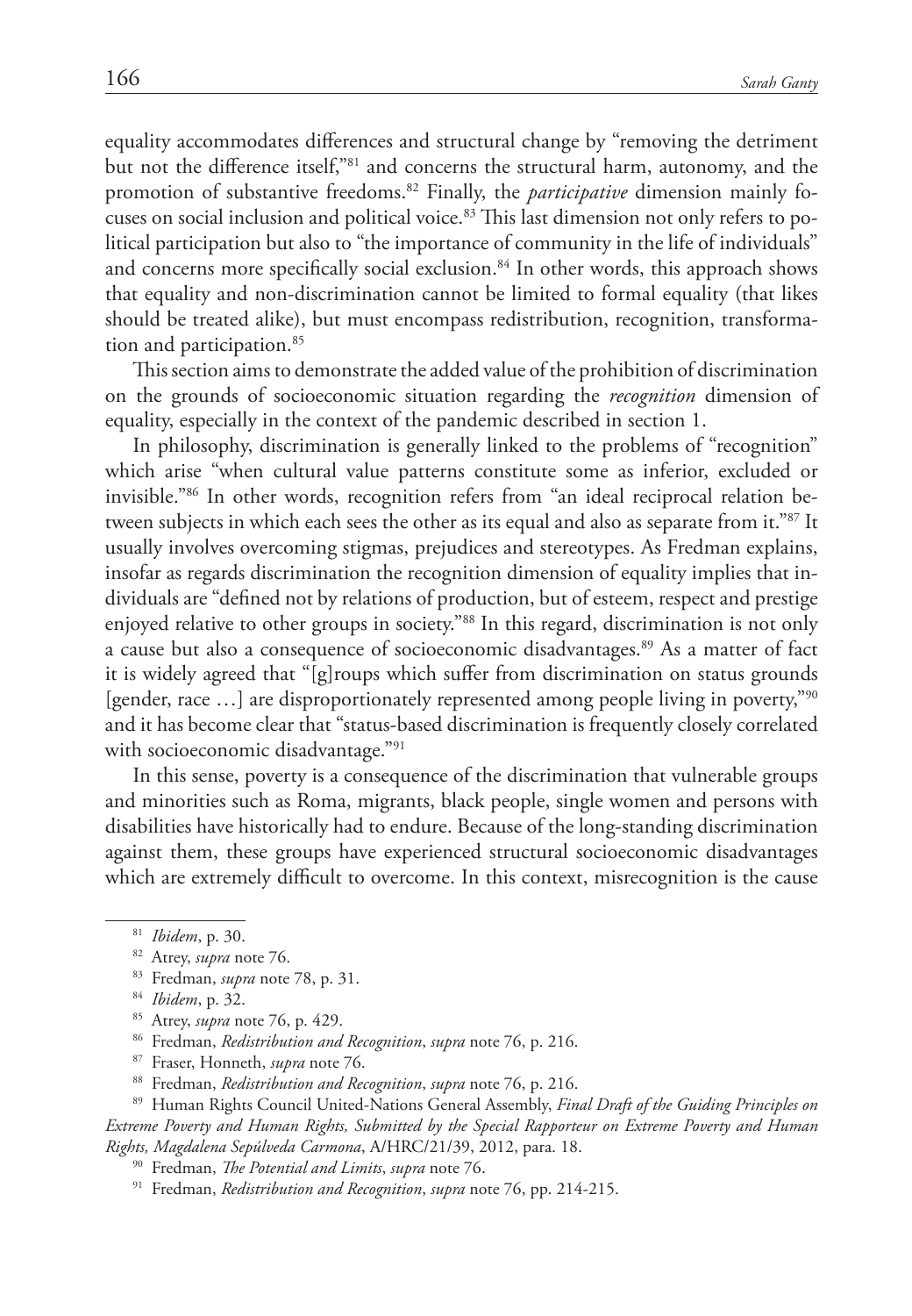of misdistribution. There is another side to this coin, however. Poor people themselves are subjected to stereotyping, prejudice, stigma and discrimination because of their precarious situations. Their precariousness is thus not only a consequence but also a cause of discrimination, creating a vicious cycle. In other words, misdistribution raises important issues of recognition resulting from a person's socioeconomic status. This question is less well-developed and analysed in the literature, especially from a legal perspective.<sup>92</sup> As Ignatieff puts it, "while inequalities of gender, race, and sexual orientation have been made visible the last forty years, older inequalities of class and income have dropped out of the registers of indignation."93 Indeed, both antidiscrimination law and human rights law more generally have mainly focused on the status equality of individuals based on traditional discrimination status grounds, rather than issues of misrecognition linked to the "distributive equality of classes."94

Although discrimination on the grounds of socioeconomic situation is obviously linked to the issue of misdistribution – which is the root of such discrimination – it is mainly related to the rationale of recognition.<sup>95</sup> Fredman insists on the primary role of recognition on the grounds of socioeconomic situation in antidiscrimination law, which adds to the primary emphasis on redressing economic disadvantage within the welfare state<sup>96</sup> – i.e. the redistributive function.<sup>97</sup> Against this background, I argue that this equality of status constitutes a privileged tool to fight discrimination against socioeconomically disadvantaged people, that is to say, situations in which socioeconomically disadvantaged people are treated differently – either directly or indirectly – because of their precarious situation, and is thus likely to add value to the protection of socioeconomically underprivileged people via the free-standing Convention rights. As will be explained below, this approach is essential in the context of the COVID-19 pandemic, in particular in light of direct differences in treatment – such as measures targeting lower-income neighbourhoods – and indirect neutral measures such as general lockdown measures or the vaccination certificates, which hit socioeconomically disadvantaged people much harder.

From a legal point of view, antidiscrimination clauses are generally open-ended and likely to include grounds such as socioeconomic status, poverty, or social

<sup>92</sup> Ganty, *Poverty as Misrecognition*, supra note 75.

<sup>93</sup> M. Ignatieff, *The Rights Revolution,* House of Anansi Press, 2000, p. 92.

<sup>94</sup> S. Moyn, *Not Enough. Human Rights in an Unequal World*, Harvard University Press, New Haven: 2018, p. 205.

<sup>95</sup> D. Roman, *La discrimination fondée sur la condition sociale, une catégorie manquante du droit français*, 28 Recueil Dalloz 1911 (2013).

<sup>96</sup> Fredman, *Redistribution and Recognition*, *supra* note 76, p. 229.

<sup>&</sup>lt;sup>97</sup> Of course it has been rightly argued that antidiscrimination law will not solve the problems of redistribution. Although antidiscrimination law can help, redistribution calls for a much more structural and holistic approach than that developed individually within this body of law. *See* Atrey, *supra* note 76, pp. 411–440; M.A. Fineman, *The Vulnerable Subject: Anchoring Equality in the Human Condition*, 20 Yale Journal of Law and Feminism 1 (2008), p. 1; Fredman, *Redistribution and Recognition*, *supra* note 76*.*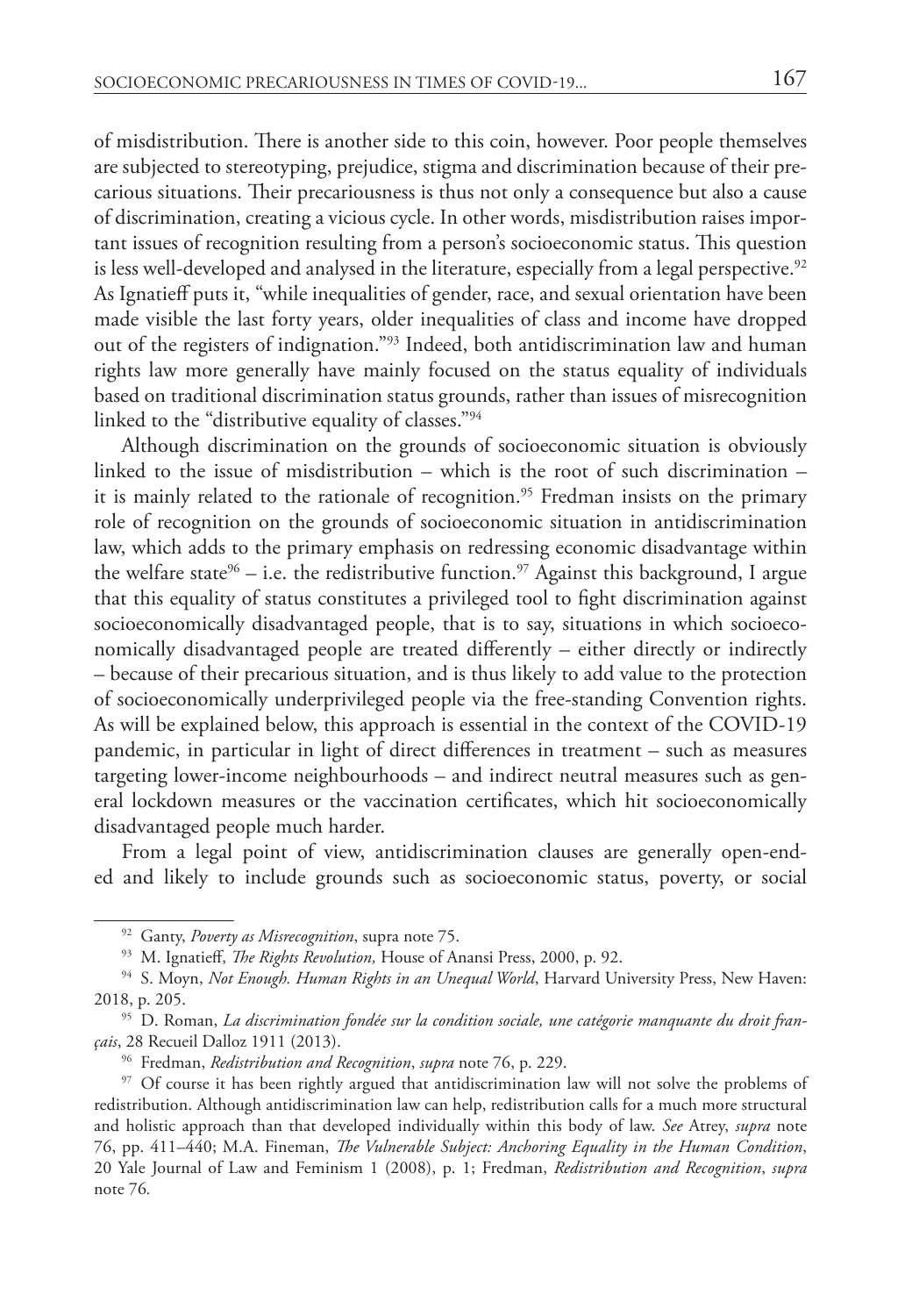condition.98 Moreover, most of them at the international, European, and national levels explicitly provide for the prohibition of discrimination on grounds of wealth, property, or social origin, which to some extent relate to discrimination on the basis of socioeconomic status.99 This is the case for Art. 14 of the Convention, which provides that the enjoyment of rights and freedoms recognised in the Convention must be secured without discrimination on some status grounds, the list of which is open<sup>100</sup> and explicitly sets out property, social origin, and birth as status grounds. In the following sections, I will use the expressions "socioeconomic situation" and "social condition,"101 which terms are more encompassing than "property" or "social origin." Their use does not pose a problem *a priori* since, as previously indicated, antidiscrimination clauses are open-ended. It should be noted that other suitable grounds are also likely to describe the socioeconomic situation of individuals when discriminated against on this ground, including class.<sup>102</sup>

## **3.2. Application of the prohibition of discrimination on grounds of socioeconomic situation in the context of the pandemic**

Despite being indisputably available, the protected characteristic of "socioeconomic status" in antidiscrimination law remains largely underused when people in socioeconomically disadvantaged situations need protection from stereotyping, prejudice, and more generally from the direct or indirect differences in treatment they experience on account of their precarious situation. Even when the situation of socioeconomic inequality is recognised, people in precarious situations are often treated as if they were responsible for their own situation.<sup>103</sup> This could explain the reluctance to apply antidiscrimination law to such those situations, which Atrey rightly points out as follows: "Viewed through this individualistic lens, poverty obviously fell beyond the purview of discrimination as concerned with structural disadvantage between groups rather than individual circumstances."104 This also echoes what Bridges has coined "the moral construction of poverty," referring to the discourse according to which people are poor because there is something wrong with them, refusing to accept the possibility that people are poor because of structural reasons outside their control.105

<sup>98</sup> Ganty, *supra* note 75. On the exception of Art. 19 TFEU and antidiscrimination directives adopted on that basis.

<sup>99</sup> *Ibidem.*

<sup>100</sup> *See* Gerards, *supra* note 74, pp. 6 et seq. *See also* O.M. Arnardóttir, *The Differences that Make a Difference: Recent Developments on the Discrimination Grounds and the Margin of Appreciation under Article 14 of the European Convention on Human Rights*, 14 Human Rights Law Review 647 (2016).

<sup>101</sup> *See* W. MacKay, N. Kim, *Adding Social Condition to the Canadian Human Rights Act: Canadian Human Rights Condition*s, Canadian Human Rights Commission 2009, p. 37.

<sup>102</sup> *See e.g.* A. Benn, *The Big Gap in Discrimination Law: Class and the Equality Act* 2010, 3(1) Oxford Human Rights Hub Journal 30 (2020).

<sup>103</sup> *See* K. Bridges, *The Poverty of Privacy Rights*, Stanford University Press, Redwood City: 2017, pp. 38-64; Atrey, *supra* note 76, p. 421; Ganty, *Poverty as Misrecognition*, *supra* note 75.

<sup>104</sup> Atrey, *supra* note 76, p. 421.

<sup>105</sup> Bridges, *supra* note 103, pp. 38-64.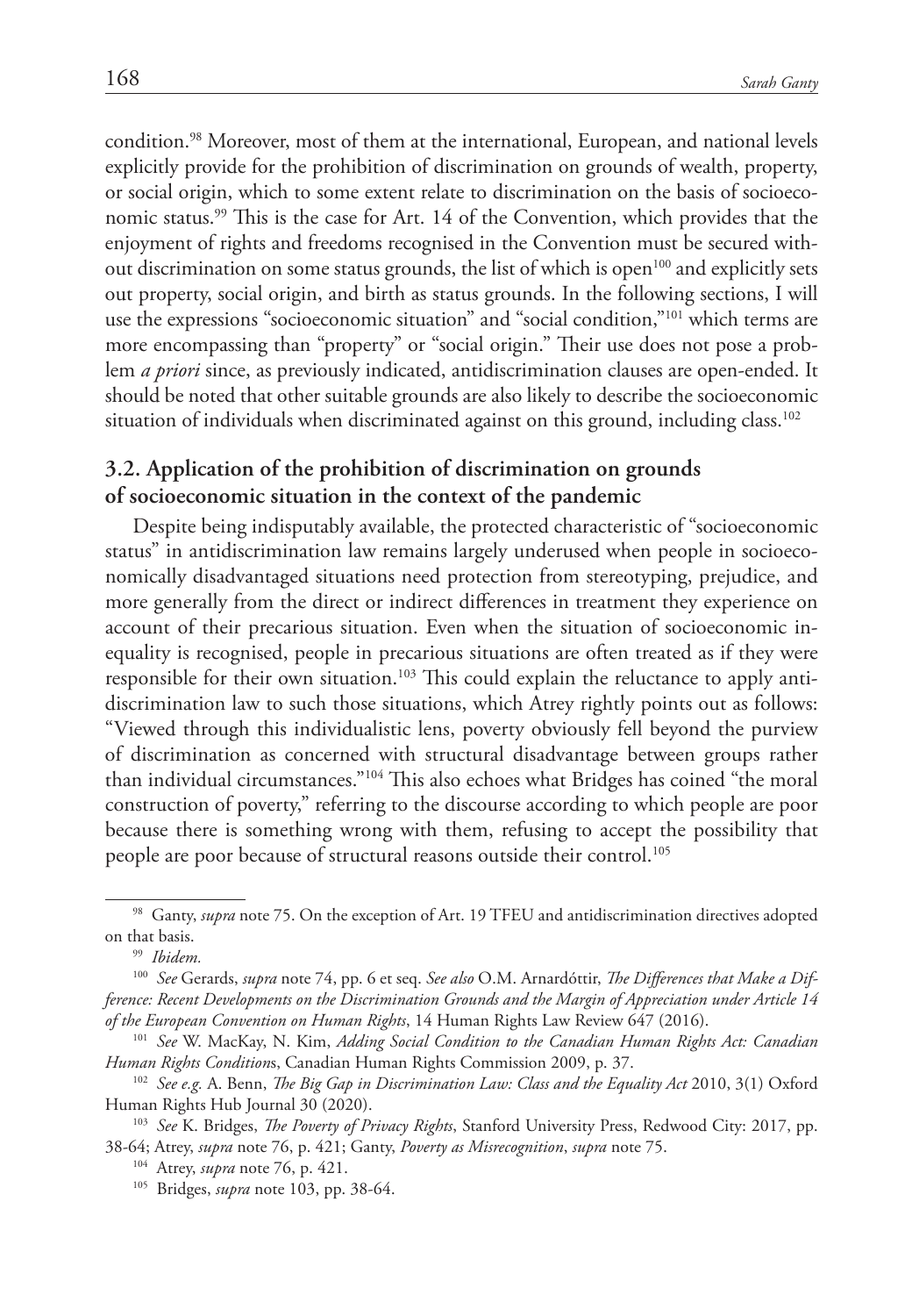In the context of the COVID-19 pandemic, by taking freedom-restricting measures which target only the poorest, or by adopting policies targeting the general population which hit socioeconomically disadvantaged people much more severely, public authorities endorse a particular vision of individual responsibility, to wit: Precarious people bear the consequences of their situations, for which they are regarded as responsible. However, as we have just explained, poverty and precariousness have structural causes and any direct or indirect differentiations based on the situation of poverty, especially when they are marked by stigmas and stereotypes, have to be questioned in light of antidiscrimination law.

The ECtHR thus far appears to have refrained from ruling on discrimination against people in socioeconomic precarious situations on the grounds of Art. 14 of the Convention, avoiding the question through procedural tricks (as will be explained below), or by using other articles of the Convention, with the consequence that there is allegedly no need to rule separately on the discrimination complaint.<sup>106</sup> In most cases, however, this is, a "denial of justice."<sup>107</sup>

In this section I will demonstrate that the operationalisation of the protected characteristic of socioeconomic status in antidiscrimination law is a unique instrument in the protection of socioeconomically disadvantaged people, one that no other fundamental right is able to provide. There are three main reasons for this. It enables taking into consideration the socioeconomic situation when examining compliance with civil and political rights (3.2.1); combating stigmatisation and stereotypes (3.2.2); and considering the situation as a whole through intersectionality (3.2.3).

### **3.2.1. Considering the socioeconomic situation when examining potential violations of fundamental rights**

First, antidiscrimination law provides an opportunity to examine the socioeconomic issues which underlie disputes over civil and political fundamental rights, especially those that have no *direct* link with issues of redistribution. Indeed, the socioeconomic situation of victims of violations of fundamental rights protected by the Convention is sometimes ignored by the Strasbourg Court, even though it lies at the heart of the case.108 In this regard the above-mentioned ECtHR judgment in *Garib v. The Netherlands* is a striking example and shows that scrutiny via social condition status grounds in antidiscrimination law can be essential to protect people living in poverty. As a reminder, this case concerned a gentrification policy of the city of Rotterdam which conditioned access to housing permits on a minimum income threshold. The applicant claimed that her freedom to choose her residence (Art. 2 of Protocol No. 4) had been violated, but did not invoke Art. 14 ECHR. Her claim was dismissed by the Chamber of first instance. As regards the recognition issue discussed in this section, the chal-

<sup>106</sup> *Lăcătuş v. Switzerland*, para. 123.

<sup>&</sup>lt;sup>107</sup> *Ibidem*, partly concurring and partly dissenting opinion of Judge Ravarani, para. 23.

<sup>108</sup> *See e.g.* ECtHR, *Emabet Yeshtla v. The Netherlands* (App. No. 37115/11), 15 January 2019; *Van Volsem v. Belgium* (App. No. 14641/89), 9 May 1990; *Bah v. the United Kingdom*; *Garib v. the Netherlands*.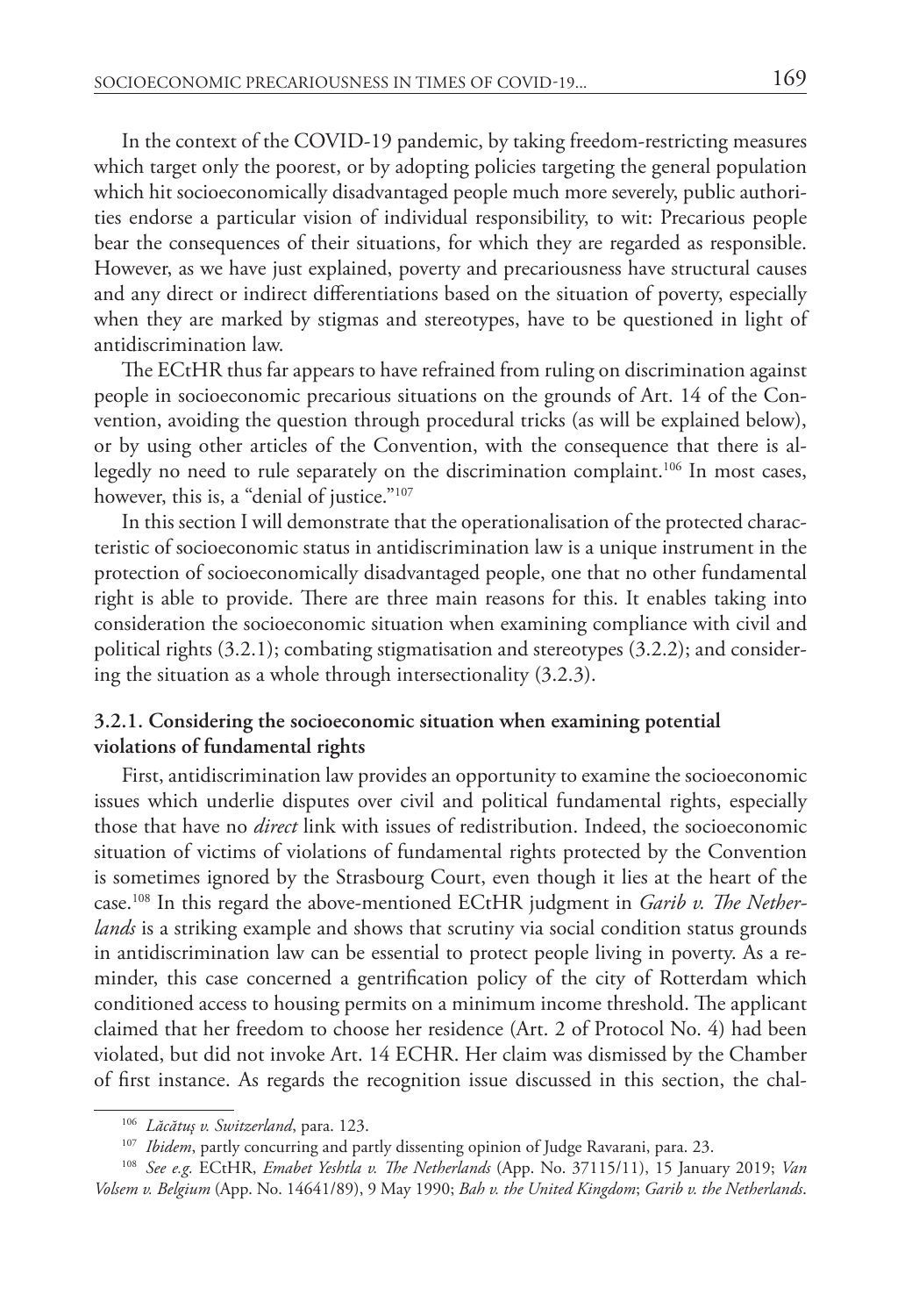lenged gentrification policy includes an important socioeconomic dimension regarding stigma and stereotypes. The authority justified measures taken to "gentrify" a distressed neighbourhood on the basis that conditions in the area had "serious effects on quality of life owing to unemployment, poverty and social exclusion (…) together with antisocial behaviour, the influx of illegal immigrants and crime."109 Thus such measures, by their very nature, strongly stereotype poor people. In their joint dissenting opinion before the Chamber, Judges Lopez Huerra and Keller criticized these stereotypes, stating that the "poor do not *per se* pose a threat to public security, nor are they systematically the cause of crime." Such a stereotype is likely to lead to discrimination, especially since "the need to reverse the decline of impoverished inner-city areas  $(...)$  can be achieved through other policy measures not tied to personal characteristics."110 They also underlined that the necessity test under Art. 14 of the Convention should have been applied in this case "since the measure [was] linked to source of income and [was] thus implicitly connected to the social origin and gender of the persons concerned." Although they did not refer to the application of Art. 14 as such, they seem to imply that the ground of poverty should call for strict scrutiny: the poor are a vulnerable group in and of themselves and restrictions applied to this group must be based on a "reasonable relationship of proportionality between the means employed and the aim sought to be realised."<sup>111</sup> Accordingly, the State's margin of appreciation must also be narrower in this context.112 The argument of discrimination was raised by the applicant and the third party interveners before the Grand Chamber, which dismissed the application without examining the case under Art. 14, based on the procedural "trick" that it was not "open to an applicant, in particular one who has been represented throughout, to change before the Grand Chamber the characterisation he or she gave to the facts complained of before the Chamber," a position which *nota bene* seems to be in contradiction with its own case law.113 *Garib* constitutes a missed opportunity for the Court to progress on the question of discrimination based on socioeconomic situations, especially in its recognition dimensions and its intersection with other grounds, such as race and gender: "a question particularly compelling in the present case, since the applicant was a single mother living on social welfare."114 In this context scrutiny under Art. 14 could have changed the outcome of the case, since it would have directly tackled the disadvantages the applicant experienced because of her socioeconomic background.115 Dissenting Judges Pinto de Albuquerque and Vehabović also stressed the opportunity

<sup>109</sup> *Garib v. the Netherlands*, para. 23.

<sup>110</sup> Joint dissenting opinion of judges Lopez Guerra and Keller in *Garib v. the Netherlands*, para. 1

<sup>111</sup> *Ibidem*, para. 14.

<sup>112</sup> *Ibidem*.

<sup>113</sup> *Garib v. The Netherlands*, para. 101; V. David, S. Ganty*, Strasbourg fails to protect the rights of people living in or at risk of poverty: the disappointing Grand Chamber judgment in Garib v. the Netherlands*, Strasbourg Observers, 16 November 2017, available at: https://bit.ly/2Uufdz7 (accessed 30 May 2021).

<sup>&</sup>lt;sup>115</sup> Dissenting opinion of Pinto de Albuquerque and Vehabović in *Garib v. the Netherlands*, para 63.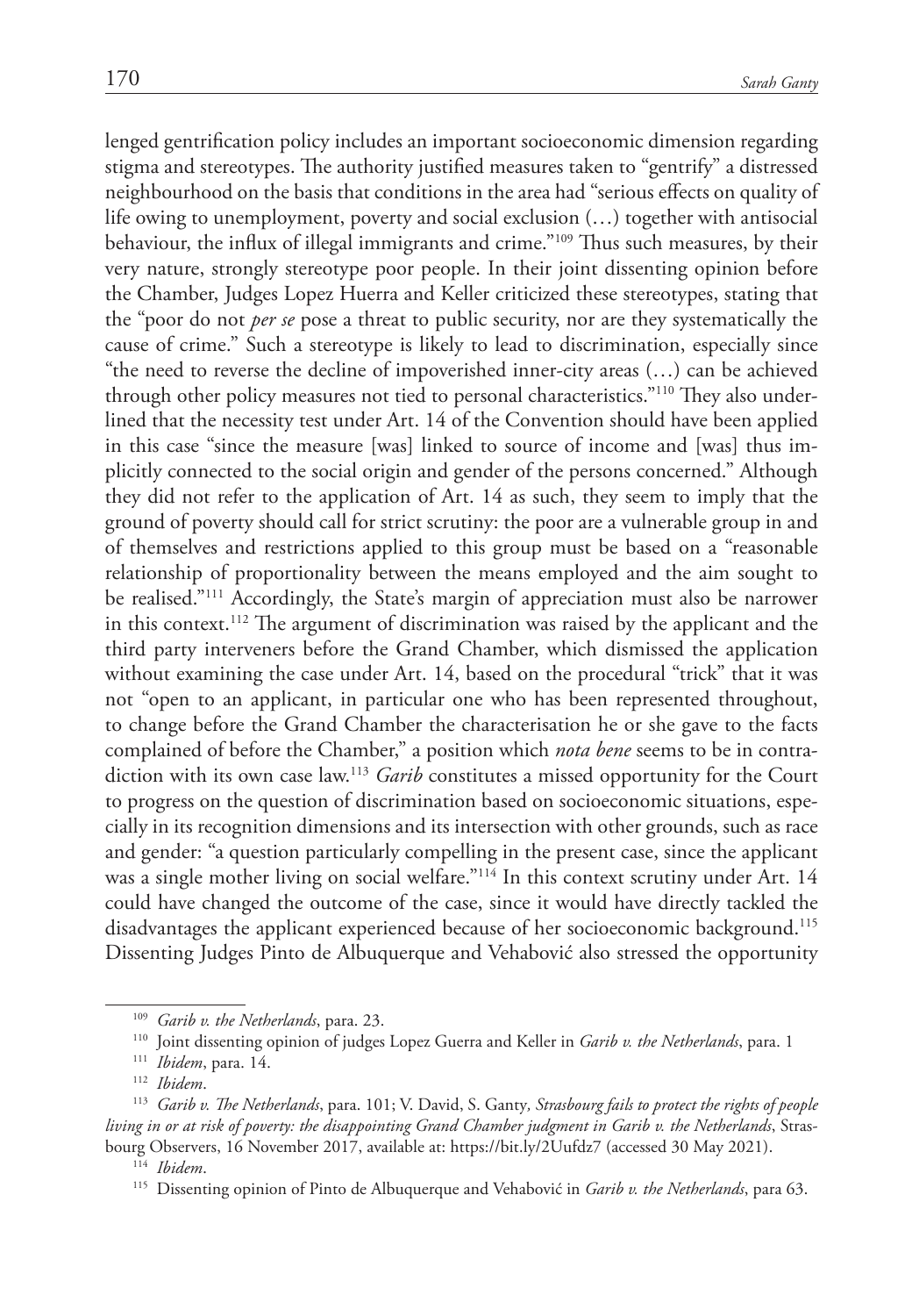missed by the Grand Chamber to expressly include poverty among the discrimination criteria prohibited under Art. 14.116

The Court was probably not ready to take this step. The doors nevertheless remain open, and practitioners should be encouraged to invoke Art. 14 of the Convention, as it is likely to make a difference in disputes involving strong misrecognition elements with respect to people living in precarious circumstances, especially in the context of the pandemic. Indeed, the conclusion of such a case is likely to be different if the Court adopts the perspective of Art. 14 read in conjunction with other Convention articles. Firstly, these "other" free-standing Convention articles do not themselves need to be violated when invoked in conjunction with Art. 14 ECHR, meaning that applicants do not face the above-mentioned pitfalls linked to their protection. Secondly, the proportionality of measures – including those taken during the pandemic – are likely to be evaluated differently under Art. 14 ECHR than under the free-standing Convention rights, since they concern direct or indirect differences in treatment between socioeconomically underprivileged people and the rest of the population. In this respect, in the context of the pandemic it is precisely the proportionality of these measures and the differences in treatment they generate which raise doubts: imposing lockdown measures on poor neighborhoods amounts to ignoring that precarious people are already much more severely affected by the pandemic, for structural reasons beyond their own control or responsibility, and that such lockdown measures – whether neutral or targeted directly at poor people – are likely to have a much greater negative impact on them than on middle or upper classes, as explained in the first part of this paper; a fact with far-reaching consequences in the long term with respect to health, education, psychological and physical wellbeing etc. Finally, as explained in the following sections, Art. 14 ECHR is likely to capture the misrecognition and intersectional issues which are challenging to tackle with other Convention provisions.

Consequently, Art. 14 of the Convention constitutes an additional count to a complaint filed before national courts and the Strasbourg Court in the context of public actions and omissions linked to the pandemic and their effect on precarious people. Socioeconomically disadvantaged people are often victims of both direct and indirect differences in treatment, which potentially raise different questions than under such free-standing Convention rights as Arts. 8 and 3.

#### **3.2.2. Fighting against stigma and stereotyping: a problem of recognition**

There are many examples to demonstrate that beyond the material disadvantages that the poor and undereducated face, they are also victims of stereotyping and stigma, which can be defined as "beliefs about the characteristics of groups of people" which are predominantly negative.<sup>117</sup> Stereotypes "serve to maintain existing power relationships; they are control mechanisms. Stereotypes uphold a symbolic and real hierarchy

<sup>116</sup> *Ibidem*.

<sup>117</sup> A. Timmer, *Toward an Anti-Stereotyping Approach for the European Court of Human Rights*, 11(4) Human Rights Law Review 714 (2011).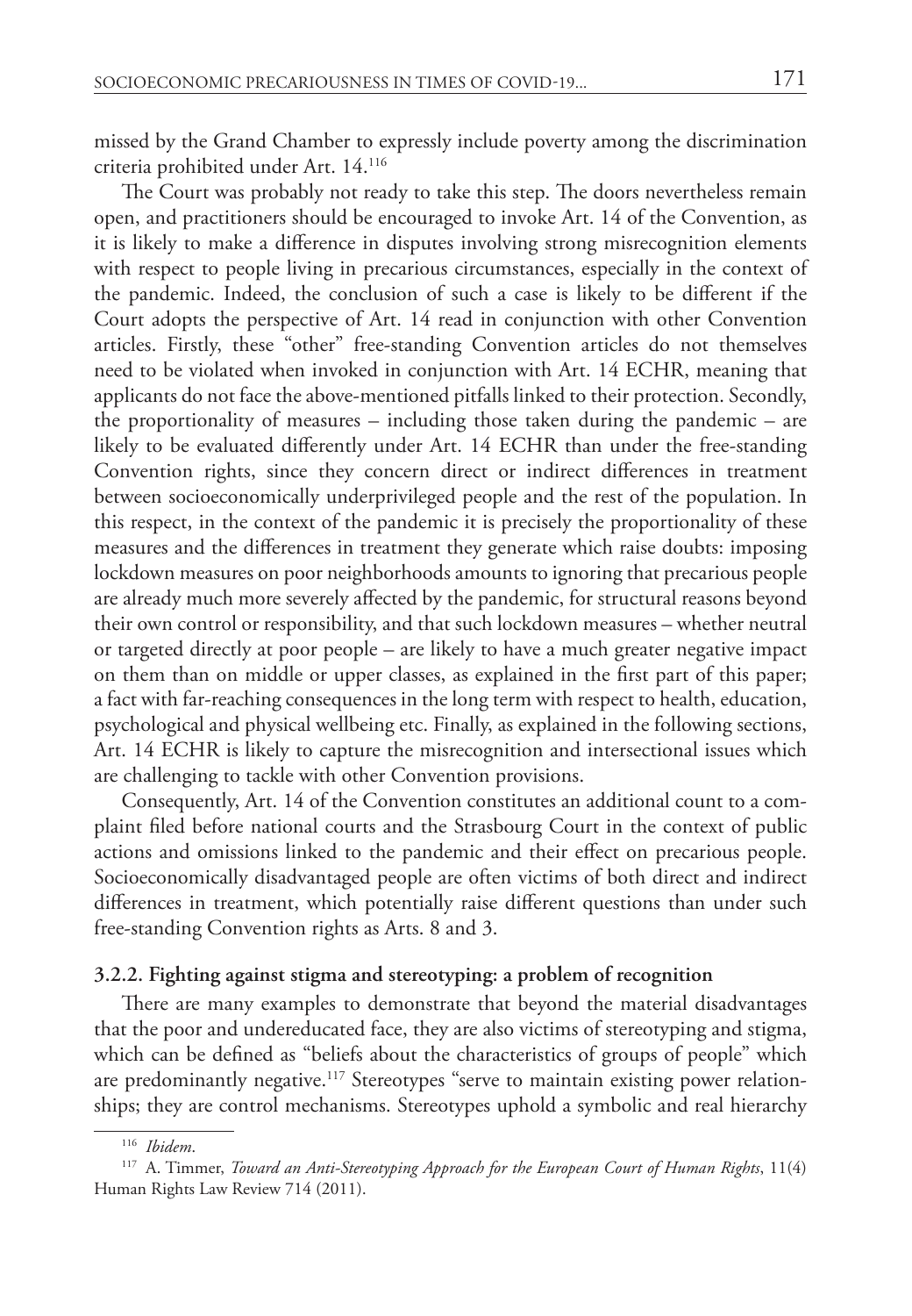between 'us' and 'them.'"118 In the 2012 United Nation Guiding Principles on Extreme Poverty and Human Rights, the Special Rapporteur on extreme poverty and human rights underlined that "[p]ersons experiencing extreme poverty live in a vicious cycle of powerlessness, stigmatization, discrimination, exclusion and material deprivation, which all mutually reinforce one another."<sup>119</sup> However, this vicious cycle exists not only for people living in extreme poverty, but more broadly for all socioeconomically underprivileged people. There are many examples in Europe: a family asked to leave a museum because of its "unpleasant" smell;<sup>120</sup> homeless people who are regularly victims of violence;<sup>121</sup> deprivation of parental rights because of poor material living conditions;<sup>122</sup> or refusal of affordable housing to potential tenants who receive social benefits.123 And these stigma are multiple, as powerfully put by Hershkoof and Cohen regarding the situation of the poor in the US. <sup>124</sup> Against this background, the 2012 UN Guiding Principles expressly state that there is a right to be protected from the negative stigma attached to conditions of poverty, not only by individuals but in particular by public authorities. Therefore, public authorities "must take all appropriate measures to modify sociocultural patterns with a view to eliminating prejudices and stereotypes."<sup>125</sup>

As regards the COVID-19 situation more specifically, several reports have shown that these stereotypes against poor people and minorities are exacerbated in times of pandemic. Indeed, as Earnshaw explains we tend to believe that bad things fall on people who are regarded as "bad," a phenomenon called the "just-world fallacy."126 In other words, people who suffer more severely from the pandemic than others are considered to have done something wrong and to deserve their suffering. It is also established that many forms of stigma and discrimination have arisen since the identification of COVID-19.The first was xenophobia, directed against people seen as having "brought" the virus to the world.<sup>127</sup> Then populations facing stigma and discrimination previous to the pandemic (e.g. persons with HIV, sexual minorities, sex workers, migrants etc.)

<sup>122</sup> *Soares de Melo v. Portugal*; *Wallovà and Walla v. Czech Republic*.

<sup>123</sup> *E.g.* Centre interfédéral pour l'égalité des chances, *Baromètre de la diversité logement* (2014).

<sup>124</sup> H. Hershkoff, A.S. Cohen, *Begging to Differ: The First Amendment and the Right to Beg*, 104(4) Harvard Law Review 896 (1991), p. 912.

<sup>125</sup> Human Rights Council United Nations General Assembly, *supra* note 89*,* p. 21.

126 V. Earnshaw, *Don't Let Fear of Covid-19 Turn into Stigma*, Harvard Business Review, 6 April 2020, <https://bit.ly/3jPDD0O>(accessed 30 May 2021); L. Manderson, S. Levine, *COVID-19, Risk, Fear, and Fall-out*, 39(5) Medical Anthropology 367 (2020), pp. 367-370.

<sup>127</sup> *E.g.* Amnesty International, *Mesures prises face à la COVID-19 et obligations des états en matière de droits humains: observations préliminaires* (2020), available at: https://bit.ly/3qNIEs6 (accessed 30 May 2021).

<sup>118</sup> *Ibidem,* p. 715.

<sup>119</sup> Human Rights Council United-Nations General Assembly, *supra* note 89, pp. 4-8.

<sup>120</sup> C. Rollot, *Une famille pauvre exclue du musée d'Orsay*, Le temps, 31 January 2013, available at: <https://www.letemps.ch/culture/une-famille-pauvre-exclue-musee-dorsay>(accessed 30 May 2021).

<sup>121</sup> L. Jamet, Ch. Thouilleux, *Davantage de victimes de vol ou d'agression parmi les sans-domicile*, Institut national de la statistique et des études économiques (2012*)*; L. Faragó et al., *Criminalization as a justification for violence against the homeless in Hungary*, The Journal of Social Psychology 14 (2021).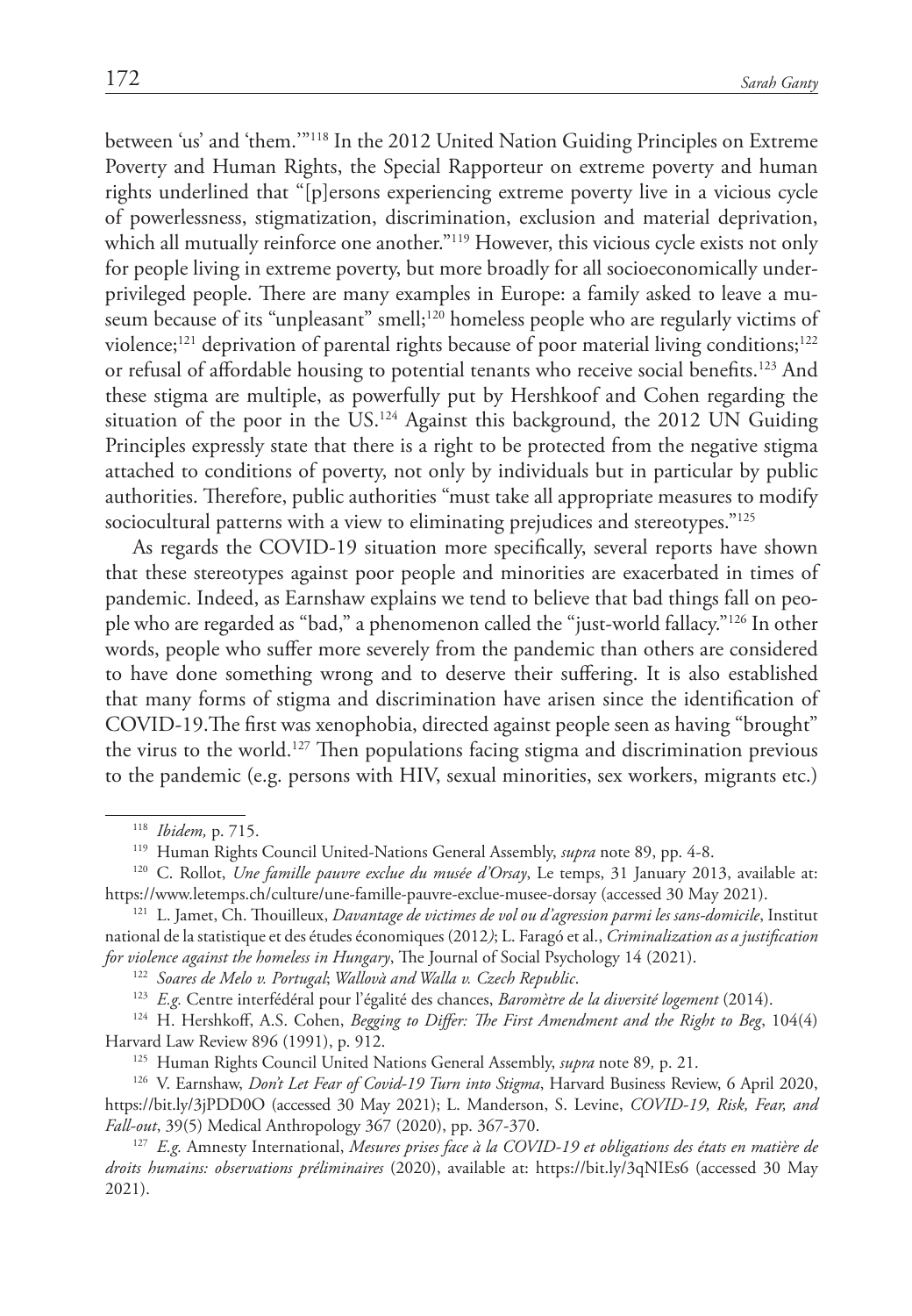were subjected to further stigma and verbal and physical abuse.<sup>128</sup> Moreover, some lockdown measures were motivated by the belief that these people have a "bad way of life" because they are overrepresented among the infected – as in Madrid – while as previously explained the fact that they are more affected by the pandemic is explained mainly by structural reasons. These stigmatized people are over-represented among socioeconomically disadvantaged populations and their socioeconomic situation contributes to the stereotypes and prejudices to which they fall victim. In fact however, stigma and stereotyping during a pandemic pose a threat to everyone. Research about HIV, Ebola, Hansen's disease and other infectious disease shows that stigma undermines efforts to find and treat diseases. People who fear being socially excluded if they are sick are less likely to get tested or seek treatment if they have symptoms.<sup>129</sup> Prejudice and stereotyping are therefore harmful, in particular for the people who are subjected to them, raising important problems of recognition, as discussed above.

In addition, it has been shown that stigma plays a role in the non-take-up phenomenon, which is particularly relevant with regard to the COVID-19 aftermath measures, and more specifically the vaccination certificates.<sup>130</sup> Indeed, such stigma is likely to be intensified for people who do not have a vaccination certificate – i.e. for people who are not vaccinated (overrepresented among the poor) and likely to find themselves in the situation of "non-take-up."

Stereotypes and stigma against poor and undereducated people are mainly an issue of misrecognition. As such, they can hardly be tackled and grasped through free-standing Convention rights, even when the violation of other rights have been found, such as in the above-mentioned *Wallova and Walla* case.<sup>131</sup> In this context, the social condition status grounds in antidiscrimination law (especially under Art. 14) appear to be the most suitable tool to redress this misrecognition based on someone's socioeconomically underprivileged situation; by acknowledging that in some cases such stigma and prejudice against socioeconomically disadvantaged people is illegal and unacceptable.

Timmer describes this anti-stereotyping analysis in two steps: first, naming stereotypes; and then challenging them.<sup>132</sup> As she rightly puts it, "[t]he goal of a stereotype-

<sup>131</sup> *Wallovà and Walla v. Czech Republic*. On this question *see* David, *supra* note 31, and Ganty (*Poverty as Misrecognition*), supra note 75.

<sup>132</sup> Timmer, *supra* note 117, pp. 718-719. Naming stereotypes implies taking into account the historical context and current impact as well as revealing the stereotypes, *ibidem*, pp. 720-722.

<sup>128</sup> *E.g.* UNAIDS, *Addressing stigma and discrimination in the COVID-19 response* (2020).

<sup>129</sup> Earnshaw, *supra* note 126.

<sup>130</sup> While stigma plays a role, the literature seems divided on the magnitude of its impact. *See* Fuchs et al., *supra* note 11*. See also* H. Kayser, J. Frick, *Take it or Leave it: (Non-)Take-Up Behavior of Social Assistance in Germany*, 121 Journal of Applied Social Sciences 1 (2002), pp. 27–58; J. Stube, K. Kronebusch, *Stigma and Other Determinants of Participation in TANF and Medicaid*, 23(3) Journal of Policy Analysis and Management 509 (2004); Baumberg, *supra* note 12; O. Hümbelin, *Non-Take-Up of Social Assistance: Regional Differences and the Role of Social Norms*, 45 Swiss Journal of Sociology 7 (2019) (claiming that stigma plays an important role) and K. Bruckmeier, J. Wiemers, *A New Targeting: A New Take-Up?*, 43 Empirical Economics 565 (2012); J. Currie, *The Take-Up of Social Benefits*, IZA Discussion Papers No. 1103 (2004) (claiming that stigma plays a role, but a more limited one).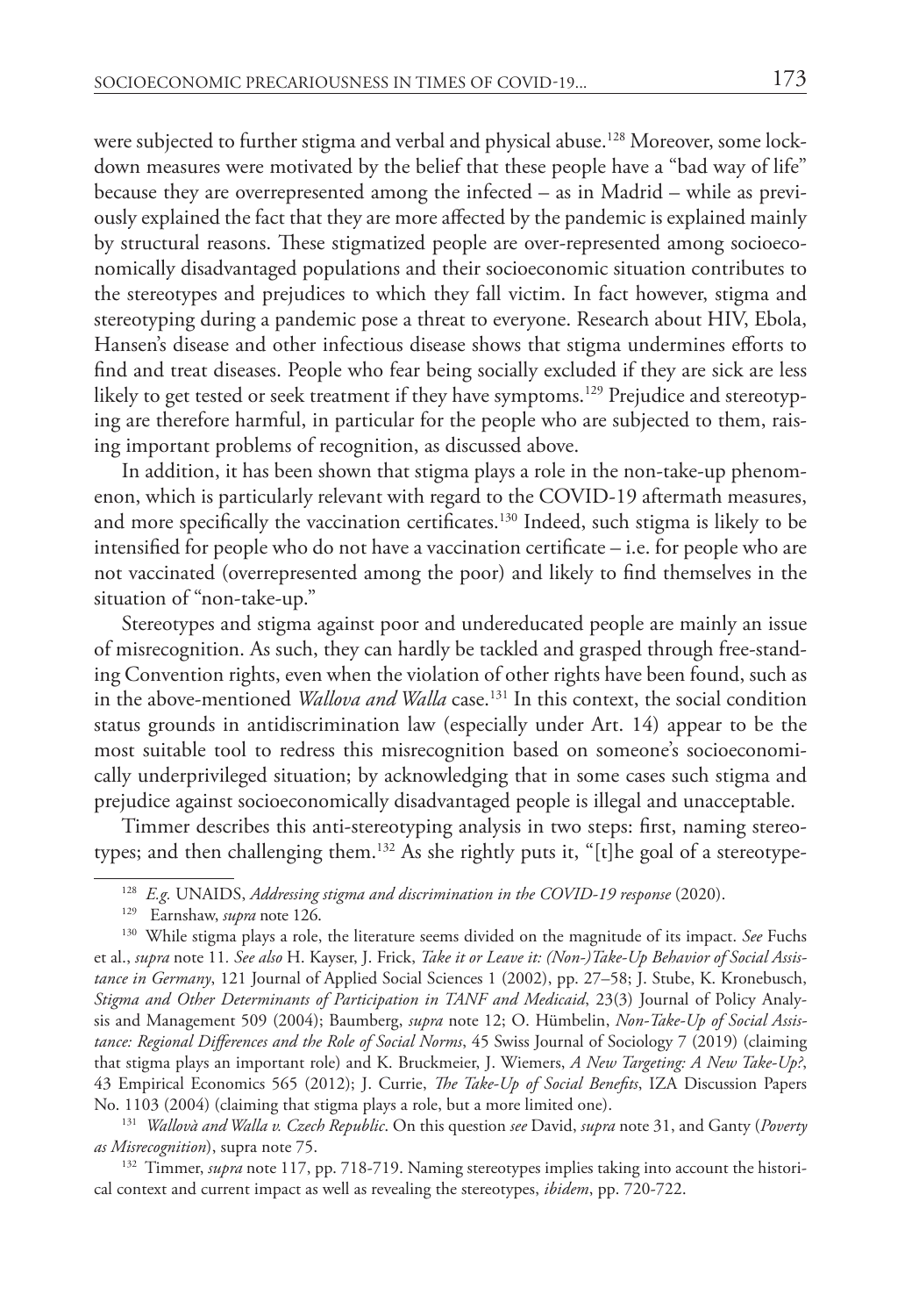analysis is exposing and contesting the patterns that lead to structural discrimination. Such an analysis aims to render explicit and problematic what society experiences as 'natural'."133 Such an acknowledgement is essential even when the courts end up ruling in the applicant's favour on the basis of other aspects of the case. Indeed, while recognition is in some instances very symbolic, it is essential to combating structural discrimination and the applicant's sense of humiliation, shame, and unworthiness. It also creates a link with the other dimensions (distribution, participation, and transformation) of the socioeconomic inequalities people experience and which are often the consequences of prejudice and stigma. In other words, denouncing such stigma and stereotypes constitutes a crucial step in tackling issues of misrecognition at a structural level, especially in pandemic times.

#### **3.2.3. Considering the situation as a whole: multiple discrimination**

In order to combat all aspects of socioeconomic hardship related to discrimination, discriminatory situations must also be taken into account as a whole, as status grounds – including the socioeconomic status ground – intersect and/or are additive. This is a way to recognise that "privilege and disadvantage migrate across identity categories":134 single mothers, migrants, "second or third generation" citizens etc. are overrepresented among disadvantaged populations, and when considering discrimination against them the entire situation should be taken into account through the lens of "intersectional" or "additive" discrimination – described under the generic term of "multiple discrimination."135

Intersectional discrimination arose from "the combination of various oppressions which, together, produce something unique and distinct from any one form of discrimination standing alone."136 This form of multiple discrimination differs from "additive discrimination," "where an individual 'belongs to two different groups, both of which are affected by [discriminatory] practices.'"137 Over the last few years, the legal literature has paid more attention to intersectional and additive discrimination, even though attention to multiple discrimination is still not widespread in Europe and in European states. Nonetheless, the social condition ground is often neglected in the analysis.138 This is regrettable, since the "fit" of social condition with other prohibited grounds is not only appropriate, but also vital in recognizing and achieving the ameliorative purposes of human rights."139 Accordingly, failing to carry out an

<sup>133</sup> *Ibidem*, p. 725.

<sup>134</sup> Fineman, *supra* note 97, p. 21.

<sup>135</sup> *See* S. Hannett, *Equality at the Intersections: The Legislative and Judicial Failure to Tackle Multiple Discrimination*, 23 Oxford Journal of Legal Studies 65 (2003).

<sup>136</sup> *Ibidem*, p. 68. Kimberley Crenshaw coined the term of "intersectionality": K. Crenshaw, *Demarginalizing the Intersection of Race and Sex: A Black Feminist Critique of Antidiscrimination Doctrine, Feminist Theory and Antiracist Politics*, 1 University of Chicago Legal Forum 139 (1989).

<sup>137</sup> Hannett, *supra* note 135.

<sup>138</sup> *Ibidem*.

<sup>139</sup> *See* MacKay, Kim, *supra* note 101, p. 81.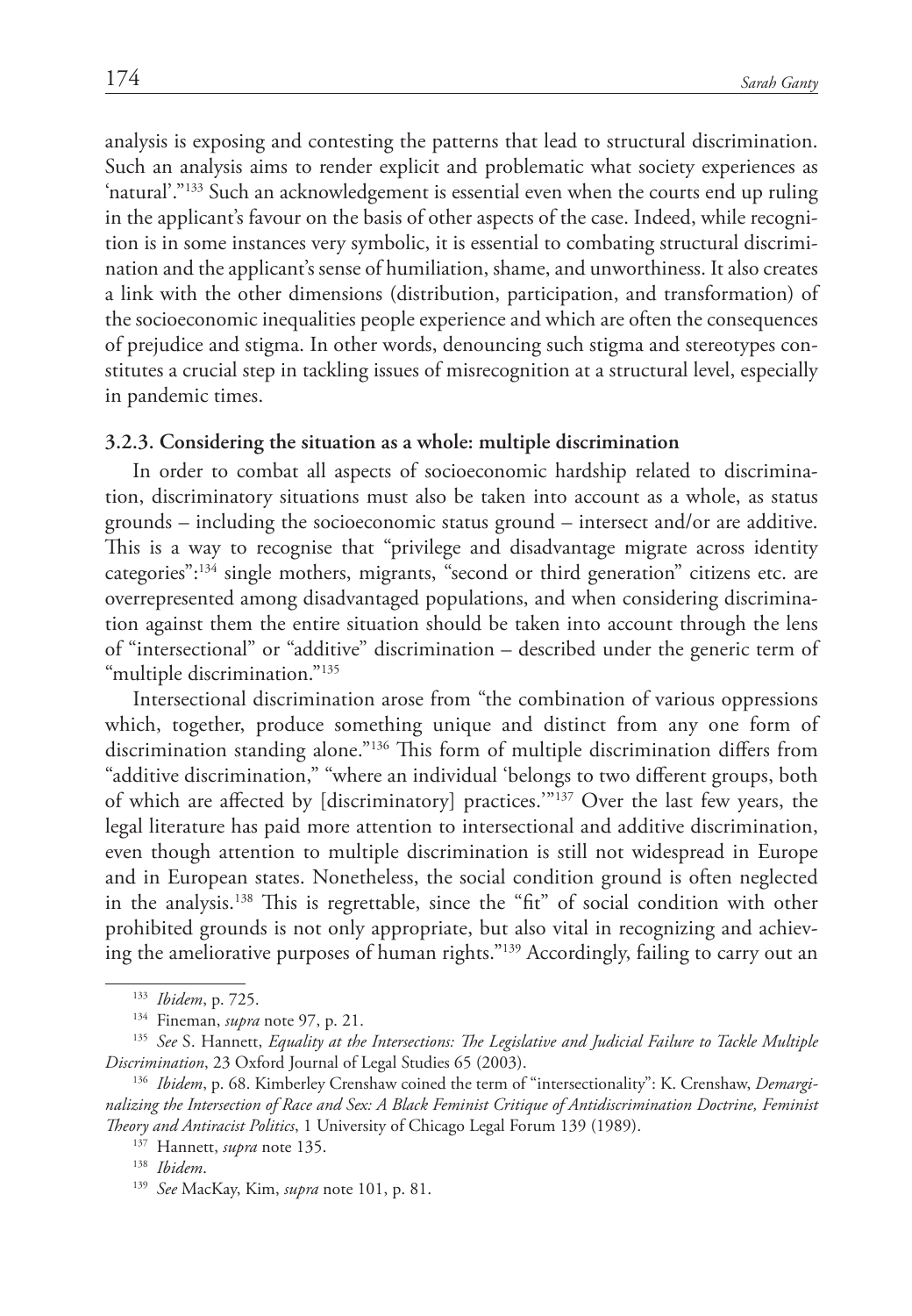intersectional analysis could result in disadvantaged individuals falling through the gaps of human rights protection. Indeed, when an applicant alleges multiple counts of discrimination, and one of the grounds is left unprotected or not invoked, this can affect the success of the overall discrimination claim.<sup>140</sup> In an extensive report on poverty, *ATD Quart Monde* explains that before the introduction of the economic precariousness ground in French antidiscrimination law, it was very difficult to obtain a comprehensive understanding of the phenomenon of multiple discrimination and to find adequate responses to it.<sup>141</sup> Atrey also rightly emphasises the fact that the dominant framework in antidiscrimination law is "too fixated on grounds or status groups considered independently and in isolation of the poverty which exists within them."<sup>142</sup>

In the context of the pandemic, the intersectional approach in antidiscrimination law – including the ground of social condition – is all the more important as people particularly affected by public actions and omissions can fall into situations of intersectional or additive discrimination. This is the case for irregular migrants, who are excluded from financial aid and the social security system. The same is true of poor neighbourhoods where families "with a migration background" mainly live. A study has shown that the death rate among Bangladeshis in British hospitals is twice that of "white" Britons, while that of Pakistanis and "black" Africans is respectively 2.9 and 3.7 times higher.<sup>143</sup> We therefore do not all have equal access to healthcare systems: race or ethnicity, combined with socioeconomic status, is likely to have a significant impact on these inequalities. The situation of women is also worth mentioning. As Hennette Vauchez reminds us, "it is established that lockdown impacts more heavily the popular and impoverished classes; yet single women and mothers are overexposed to poverty and over-represented in low-payed jobs (the very ones that are now considered essential to the functioning of society)."144

The Strasbourg Court recognises certain *groups* living in precarious socioeconomic situations as "vulnerable."145 It originally used the concept of group-based vulnerability in relation to the Roma minority,<sup>146</sup> but extended it to other groups, such as people

<sup>140</sup> *See* Hannett, *supra* note 135*,* p. 72.

<sup>141</sup> J. Ianni et al., *Discrimination et pauvreté. Livre Blanc: analyse, testings et recommandations*, ATD Quart Monde (2013), p. 55.

<sup>142</sup> Atrey, *supra* note 76, p. 424.

<sup>143</sup> L. Platt, R. Warwick, *Are Some Ethnic Groups More Vulnerable to COVID-19 than Others?*, The IFS Deaton Review (2020).

<sup>144</sup> Hennette-Vauchez, *supra* note 14. Own translation from: "il est établi que le confinement pèse plus lourdement sur les classes populaires et paupérisées; or les femmes et mères isolées sont surexposées à la pauvreté et sur-représentées dans les métiers peu rémunérateurs (ceux-là même que l'on juge aujourd'hui essentiels au fonctionnement de la société)."

<sup>145</sup> *See* L. Peroni, A. Timmer, *Vulnerable Groups: The Promise of an Emerging Concept in European Human Rights Convention Law*, 11 International Journal of Constitutional Law 1056 (2013). 146 *E.g.* ECtHR, *D.H. and others v. The Czech Republic* (App. No. 57325/00), 3 November 2007;

*Oršuš and others v. Croatia* (App. No. 15766/03), 16 March 2010; *Sampanis and others v. Greece* (App. No. 32526/05), 5 June 2008.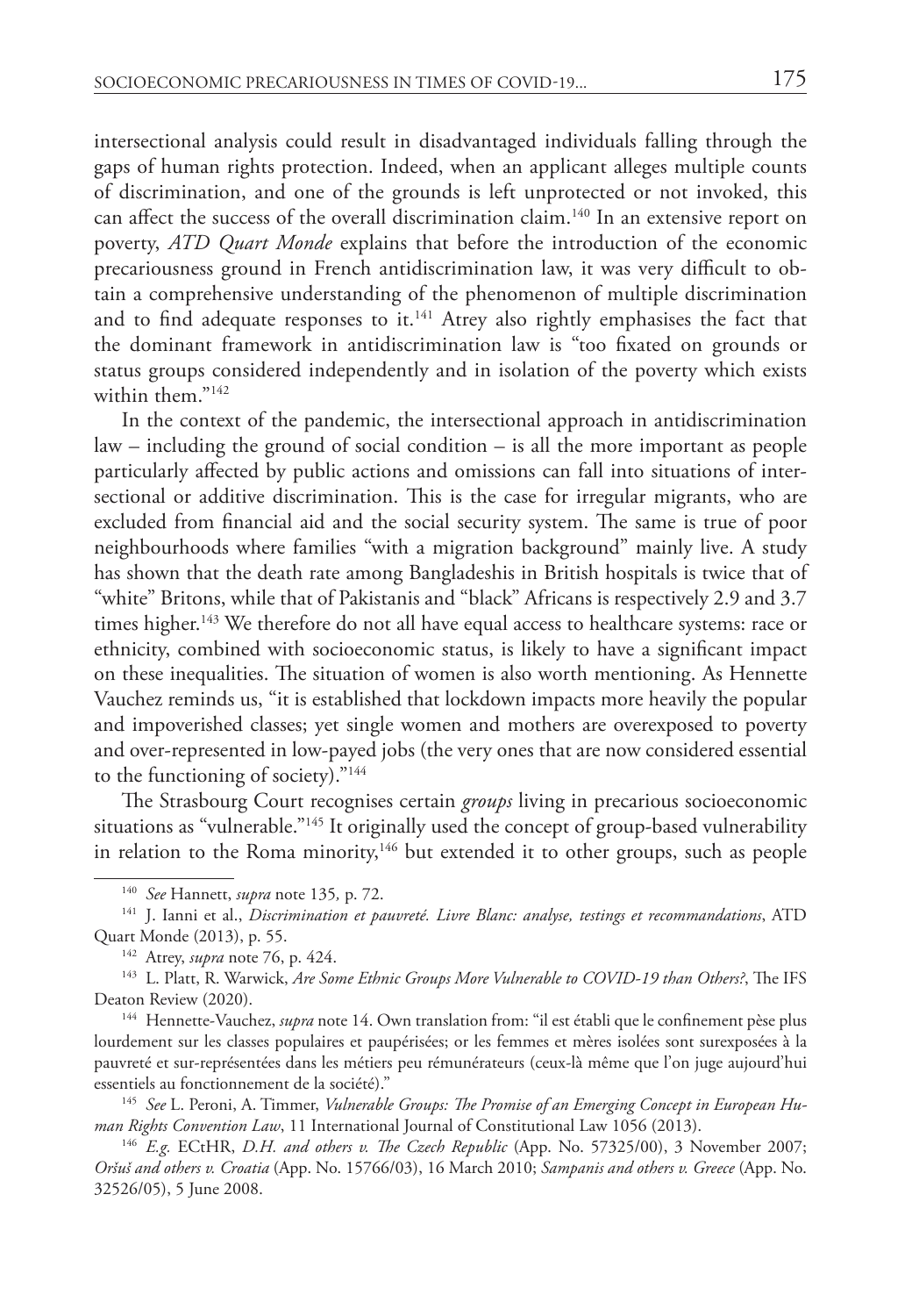with intellectual disabilities, $^{147}$  people living with HIV, $^{148}$  and asylum-seekers. $^{149}$  Moreover, in some *individual* cases, as in the *B.S.* case,<sup>150</sup> the recognition of discrimination against a vulnerable *person* seems to have been recognised as an instance of intersectional discrimination – regarding a black, female sex worker – although without the Court being explicit on the matter. Despite the many advantages of the concept of "vulnerable groups" and of specific vulnerability where the applicant does not belong to such a group, it might be useful for the Court to explicitly recognise the multiplicity or intersectionality of grounds of discrimination when Art. 14 is invoked, mainly for reasons of "recognition"; especially with respect to stereotyping it is important that courts explicitly name the discrimination ground which constitutes the source and nature of the inequality experienced. Indeed, as Timmer puts it: "[You] cannot change a reality without naming it."<sup>151</sup>

#### **Conclusions**

At the time of this writing, a year after the start of the first lockdown, socioeconomically disadvantaged people seemed more than ever before to have fallen behind the veil of invisibility. Beyond the social, philosophical, and political questions raised by this situation, there is an urgent need to challenge and indict  $-$  in light of the law on fundamental rights – the situation of these forgotten people, who are struggling even more to make their voices and plight heard and recognised in the context of the pandemic. In this paper, I have shown that the free-standing Convention rights, including Arts. 8 and 3 ECHR can be operationalized to safeguard the political, civil and socioeconomic interests of socioeconomically underprivileged people. Protection under these articles contains some pitfalls however. In this context, I have demonstrated that the prohibition of discrimination on grounds of one's socioeconomic situation based on Art. 14 ECHR is an important additional tool to protect the rights of people living in precarious situations, especially in times of pandemic. This article supports applicants to challenge disproportionate differences in treatment – both direct and indirect – based on their deprived situation. This is all the more important with regard to issues of recognition grounded in misdistribution. More specifically, I have put forward three main arguments for the importance of invoking the prohibition of discrimination on grounds of socioeconomic situation in times of pandemic. First, such a claim forces courts to deal with this issue directly, making it unavoidable. Second, it is the only efficient way

<sup>147</sup> *E.g.*: ECtHR, *Alajos Kiss v. Hungary* (App. No. 38832/06), 20 May 2010. Peroni, Timmer, *supra* note 145, p. 1057.

<sup>148</sup> *E.g.* ECtHR, *Kiyutin v. Russia* (App. No. 2700/10), 10 March 2011.

<sup>149</sup> *E.g. M.S.S. v. Belgium and Greece*.

<sup>150</sup> ECtHR*, B.S. v. Spain* (App. No. 47159/08), 24 July 2012.

<sup>&</sup>lt;sup>151</sup> A. Timmer, *Judging Stereotypes: What the European Court of Human Rights Can Borrow from American and Canadian Equal Protection Law*, 63 American Journal of Comparative Law 239 (2015).